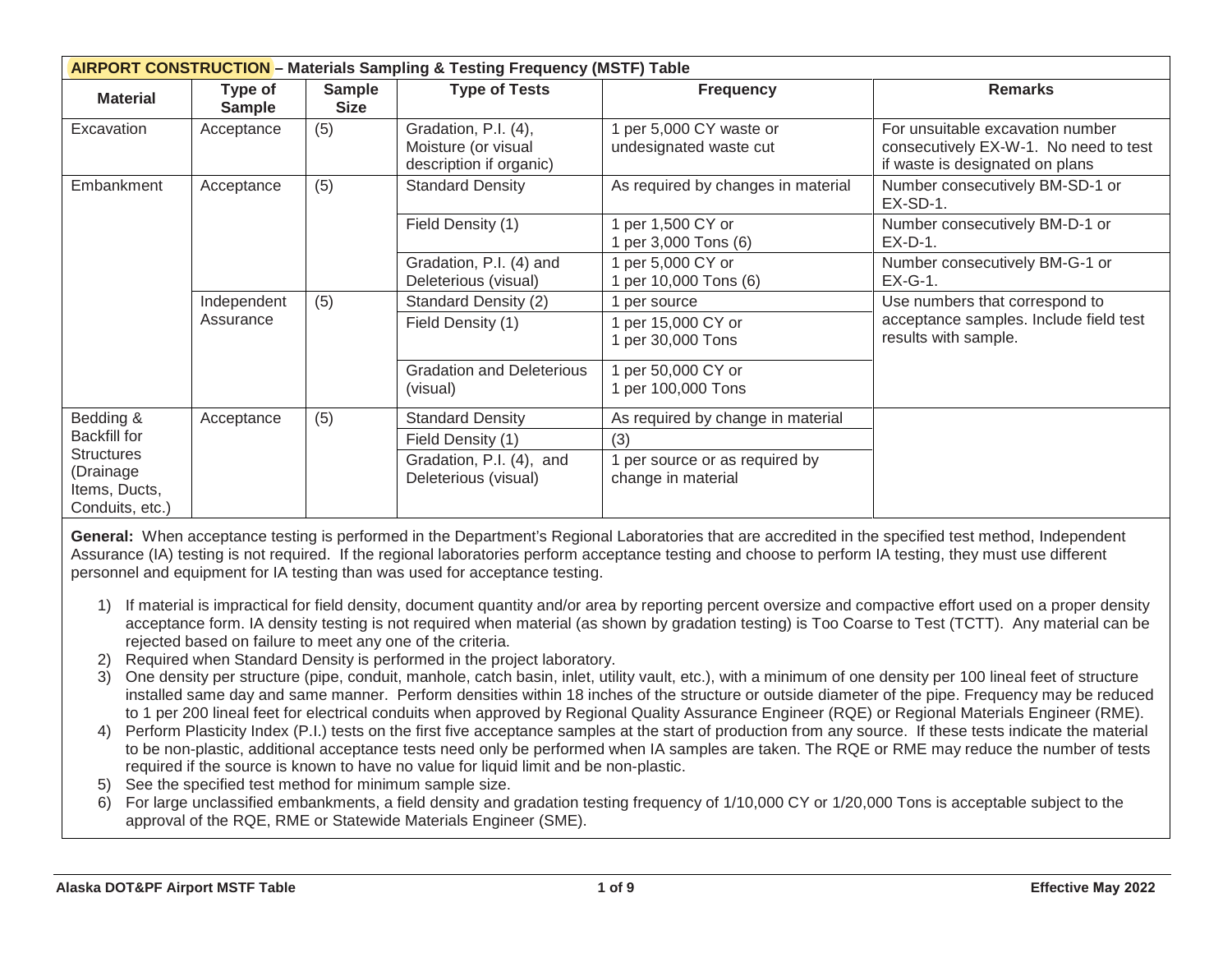| <b>Material</b>                            | Type of<br><b>Sample</b> | <b>Sample</b><br><b>Size</b> | <b>Type of Tests</b>                                          | <b>Frequency</b>                                                      | <b>Remarks</b>                                                                                  |
|--------------------------------------------|--------------------------|------------------------------|---------------------------------------------------------------|-----------------------------------------------------------------------|-------------------------------------------------------------------------------------------------|
| Subbase<br>Course                          | Source<br>Quality        | 150 lbs.                     | L.A. Wear, Micro-Deval                                        | per source prior to use or as required<br>based on change in material | Allow minimum of 14 days for<br>transport and testing. Number<br>consecutively Q-SB-1 or Q-SC-1 |
|                                            | Acceptance               | (6)                          | <b>Standard Density</b>                                       | per source and as required based on<br>change in material             | Number consecutively SB-SD-1                                                                    |
|                                            |                          |                              | Field Density (1)                                             | per 1,000 CY or 1 per 2,000 Tons                                      | Number consecutively SB-D-1                                                                     |
|                                            |                          |                              | Gradation, L.L. P.I. (3),<br><b>Deleterious</b>               | per 2,500 CY or 1 per 5,000 Ton (3)                                   | Number consecutively SB-G-1                                                                     |
|                                            | Independent              | (6)                          | Standard Density (2)                                          | per source                                                            | Use numbers that correspond to                                                                  |
|                                            | Assurance                |                              | Field Density (1)                                             | per 10,000 CY or 1 per 20,000 Tons                                    | acceptance samples. Include field                                                               |
|                                            |                          |                              | Gradation, L.L., P.I. (3),                                    | per 25,000 CY or 1 per 50,000 Tons                                    | test results with sample.                                                                       |
|                                            |                          |                              | Deleterious,                                                  |                                                                       |                                                                                                 |
| Crushed<br>Aggregate<br><b>Base Course</b> | Source<br>Quality        | 150 lbs.                     | L.A. Wear, Micro-Deval,<br>Soundness, Nordic<br>Abrasion (7), | per source prior to use or as required<br>based on change in material | Allow minimum 14 days for transport<br>and testing. Number consecutively<br>$Q-BC-1$            |
|                                            | Acceptance               | (6)                          | <b>Standard Density</b>                                       | per source and as required based on<br>change in material             | Number consecutively BC-SD-1                                                                    |
|                                            |                          |                              | Field Density (1)                                             | per 200 CY or 400 Tons                                                | Number consecutively BC-D-1                                                                     |
|                                            |                          |                              | Gradation, L.L., P.I. (3),<br>Fracture, SE, Deleterious,      | per 400 CY or 1 per 800 Tons (3) (4)<br>(5)                           | Number consecutively BC-G-1                                                                     |
|                                            | Independent              | (6)                          | Standard Density (2)                                          | per source                                                            | Use numbers that correspond to                                                                  |
|                                            | Assurance                |                              | Field Density (1)                                             | per 2,000 CY or 1 per 4,000 Tons                                      | acceptance samples. Include field                                                               |
|                                            |                          |                              | Gradation, L.L., P.I. (3),                                    | per 4,000 CY or 1 per 8,000 Tons                                      | test results with sample                                                                        |
|                                            |                          |                              | Fracture, SE, Deleterious                                     |                                                                       |                                                                                                 |

1) If material is impractical to test for field density, document quantity and/or area by reporting percent oversize and compactive effort used on a proper density acceptance form. IA density testing is not required when material (as shown by gradation testing) is To Coarse to Test (TCTT).

2) Required when Standard Density is performed in project laboratory.

3) Perform Liquid Limit (L.L.) and Plastic Index (P.I.) tests on the first five acceptance samples at the start of production from any source. If these tests indicate the material to be non-plastic, additional acceptance tests need only be performed when IA samples are taken. The RQE or RME may reduce the number of tests required if the source is known to have no value for liquid limit and be non-plastic.

4) Perform fracture tests on the first ten acceptance tests. If these tests indicate the fracture to be 5% or more above specification, additional acceptance tests need only be performed when IA samples are taken.

5) Perform Sand Equivalent (SE) tests on the first five acceptance tests. If these tests indicate the material meets specification, additional acceptance tests need only be performed when IA samples are taken. The SE test is not required for Aggregate Surface Course.

6) See the specified test method for minimum sample size.

7) Include Nordic Abrasion testing of source material. Report test results to Statewide Materials section.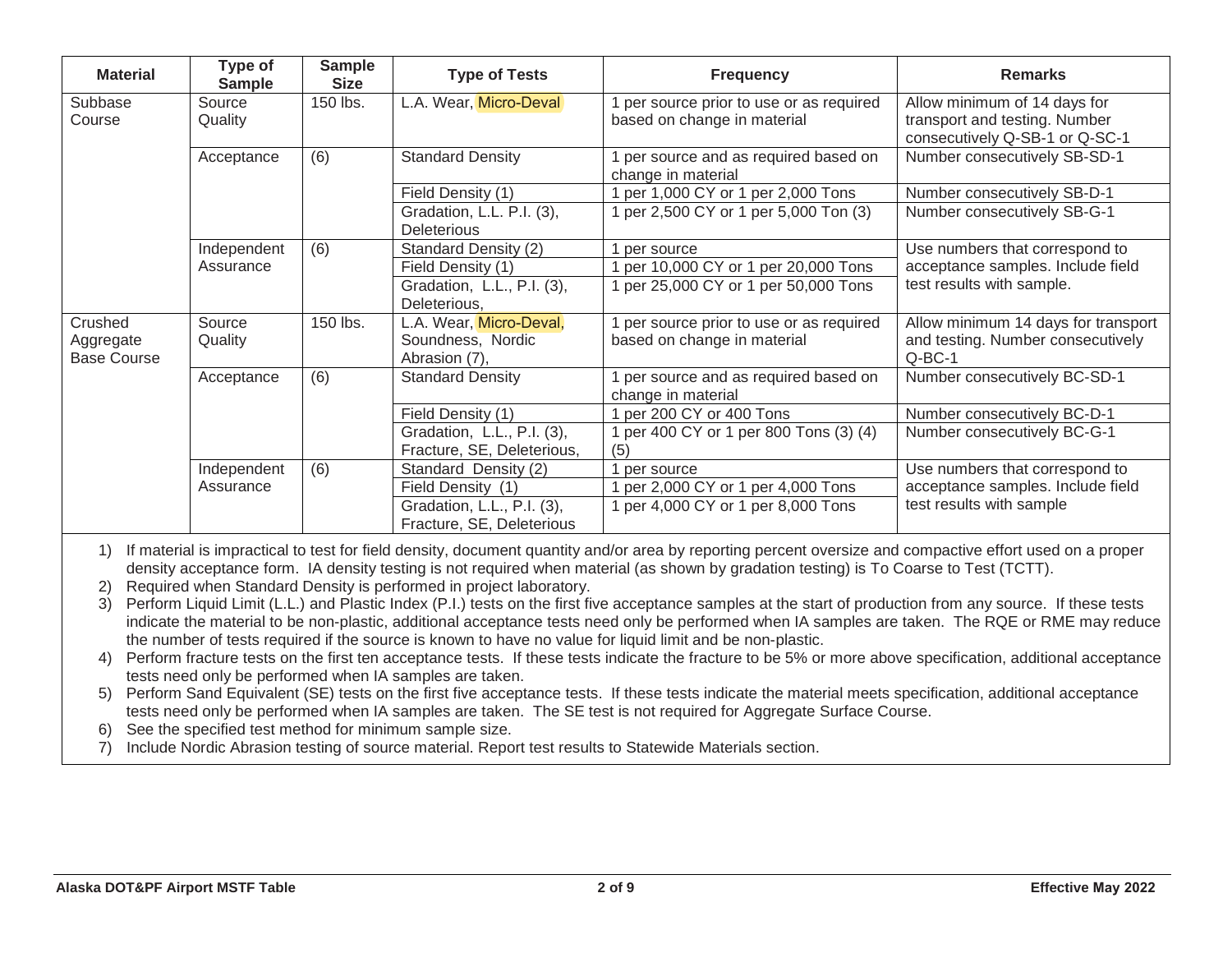| <b>Material</b>             | Type of<br><b>Sample</b> | <b>Sample</b><br><b>Size</b> | <b>Type of Tests</b>                                         | <b>Frequency</b>                                                        | <b>Remarks</b>                                                                       |
|-----------------------------|--------------------------|------------------------------|--------------------------------------------------------------|-------------------------------------------------------------------------|--------------------------------------------------------------------------------------|
| Aggregate<br>Surface Course | Source<br>Quality        | 150 lbs.                     | L.A. Wear, Micro-Deval<br>Soundness, Nordic<br>Abrasion (7), | 1 per source prior to use or as required<br>based on change in material | Allow minimum 14 days for transport<br>and testing. Number consecutively<br>$Q-SC-1$ |
|                             | Acceptance               | (6)                          | <b>Standard Density</b>                                      | per source and as required based on<br>change in material               | Number consecutively SC-SD-1                                                         |
|                             |                          |                              | Field Density (1)                                            | per 500 CY or 1 per 1,000 Tons                                          | Number consecutively SC-D-1                                                          |
|                             |                          |                              | Gradation, L.L., P.I. (3),<br>Fracture, Deleterious,         | 1 per 1,000 CY or 1 per 2,000 Tons<br>$(3)$ $(4)$                       | Number consecutively SC-G-1                                                          |
|                             | Independent              | (6)                          | Standard Density (2)                                         | per source                                                              | Use numbers that correspond to                                                       |
|                             | Assurance                |                              | Field Density (1)                                            | per 5,000 CY or 1 per 10,000 Tons                                       | acceptance samples. Include field                                                    |
|                             |                          |                              | Gradation, L.L., P.I. (3),<br>Fracture, Deleterious          | 1 per 10,000 CY or 1 per 20,000 Tons                                    | test results with sample                                                             |

1) If material is impractical to test for field density, document quantity and/or area by reporting percent oversize and compactive effort used on a proper density acceptance form. IA density testing is not required when material (as shown by gradation testing) is To Coarse to Test (TCTT).

2) Required when Standard Density is performed in project laboratory.

3) Perform Liquid Limit (L.L.) and Plastic Index (P.I.) tests on the first five acceptance samples at the start of production from any source. If these tests indicate the material to be non-plastic, additional acceptance tests need only be performed when IA samples are taken. The RQE or RME may reduce the number of tests required if the source is known to have no value for liquid limit and be non-plastic.

4) Perform fracture tests on the first ten acceptance tests. If these tests indicate the fracture to be 5% or more above specification, additional acceptance tests need only be performed when IA samples are taken.

5) Perform Sand Equivalent (SE) tests on the first five acceptance tests. If these tests indicate the material meets specification, additional acceptance tests need only be performed when IA samples are taken. The SE test is not required for Aggregate Surface Course.

6) See the specified test method for minimum sample size.

7) Include Nordic Abrasion testing of source material. Report test results to Statewide Materials section.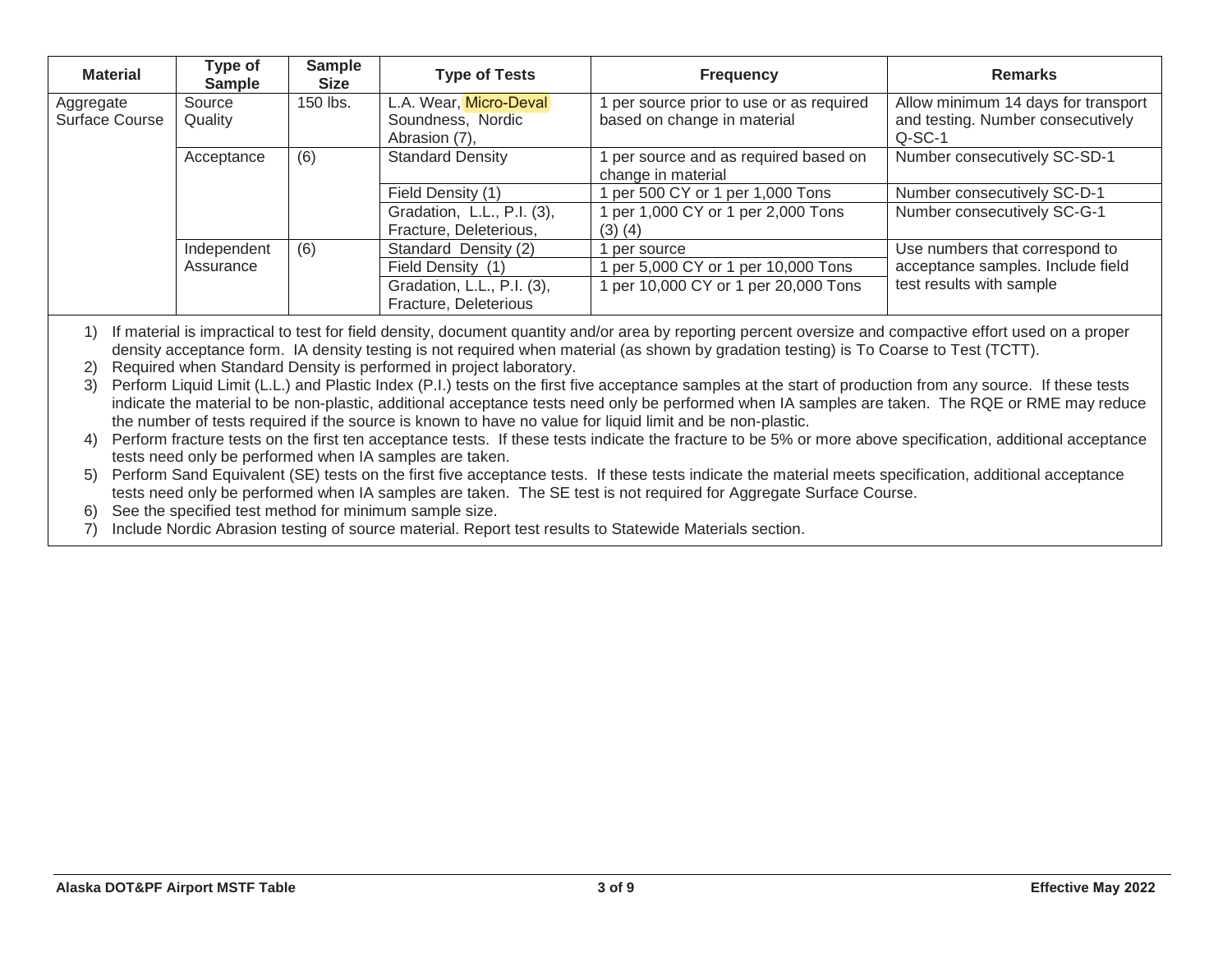| <b>Material</b>                         | Type of<br><b>Sample</b> | <b>Sample Size</b>                              | <b>Type of Tests</b>                                                                                                 | <b>Frequency</b>                                                         | <b>Remarks</b>                                                                                                             |
|-----------------------------------------|--------------------------|-------------------------------------------------|----------------------------------------------------------------------------------------------------------------------|--------------------------------------------------------------------------|----------------------------------------------------------------------------------------------------------------------------|
| Plant Hot Mix<br>Asphalt and<br>Asphalt | Source<br>Quality        | 150 lbs.<br>Aggregate                           | L.A. Wear, Micro-Deval,<br>Sodium Sulfate Loss,<br>Nordic Abrasion (10)                                              | per source prior to use or<br>as required based on<br>change in material | Allow 25 days for transport and testing.                                                                                   |
| <b>Treated Base</b><br>Course           | Mix Design               | 500 lbs.<br>Aggregate (7)<br>5 one gallon. cans | Mix Design (1) (2)<br>L.L., P.I. $(3)$ ,<br>Fracture,                                                                | 1 per source and as<br>required based on change<br>in material           | Allow 15 days or contract specified time<br>for mix design and testing after receiving<br>contractor's proposed gradation. |
|                                         |                          | of AB,<br>pint of Anti-strip                    | Sand Equivalent (SE),<br>Flat & Elongated (F&E),                                                                     |                                                                          | $AB =$ asphalt binder, same as asphalt<br>cement. If possible sample AB at the<br>plant for the Mix Design.                |
|                                         | Acceptance               | (8)                                             | MSG (Maximum Specific<br>Gravity)                                                                                    | 1 per Lot (1) (9)                                                        | (1) From Mix Design on first lot and then<br>from the first sublot of each additional lot                                  |
|                                         |                          |                                                 | Mat Density, Gradation,<br><b>Binder Content,</b><br>L.L., P.I. (3),<br>Fracture, F&E, SE,<br>Deleterious, Thickness | per sublot<br>$(3)$ $(4)$ $(5)$ $(6)$ $(9)$                              | Ross Count (AASHTO T 195, Coating<br>Test) as required by RQE or RME.                                                      |
|                                         |                          |                                                 | Joint Density                                                                                                        | (9)                                                                      | Top Lift (1)                                                                                                               |
|                                         | Independent<br>Assurance | (8)                                             | <b>MSG</b>                                                                                                           | per project minimum (1)                                                  | Required when MSG is run in the field.                                                                                     |
|                                         |                          |                                                 | Mat Density, Gradation,<br><b>Binder Content,</b><br>L.L., P.I. $(3)$ ,<br>Fracture, F&E, SE                         | 1 per 10 sublots                                                         | Use numbers that correspond to<br>acceptance samples. Include field test<br>results with sample.                           |
|                                         | Information              | 30 lbs.                                         | 3-Marshall Biscuits or 2-<br>gyratory samples                                                                        | 1 per Mix Design minimum                                                 | Compare results to Mix Design.                                                                                             |

2) Recommendations regarding anti-strip requirements must be determined for each mix design.

3) Perform Liquid Limit (L.L.) and Plastic Index (P.I.) tests on the first five acceptance samples at the start of production from any source. If these tests indicate the material to be non-plastic, additional acceptance tests need only be performed when IA samples are taken. The RQE or RME may reduce the number of tests required if the source is known to have no value for liquid limit and be non-plastic.

4) Perform fracture tests on the first ten acceptance tests. If these tests indicate the fracture to be 5% or more above specification, additional acceptance tests need only be performed when IA samples are taken.

5) Perform Sand Equivalent (SE) tests on the first five acceptance tests. If these tests indicate the material meets specification, additional acceptance tests need only be performed when IA samples are taken.

6) Perform Flat and Elongated (F&E) tests on the first five acceptance samples from any source. For known sources, the RQE or RME may waive this requirement.

7) For multiple stockpiles, proportion each stockpile sample to the proposed Job Mix Design blend ratio.

8) See the specified test method for minimum sample size.

9) May not be applicable to Asphalt Treated Base Course. Refer to project specifications.

10) Include Nordic Abrasion testing of source material. Report test results to Statewide Materials section.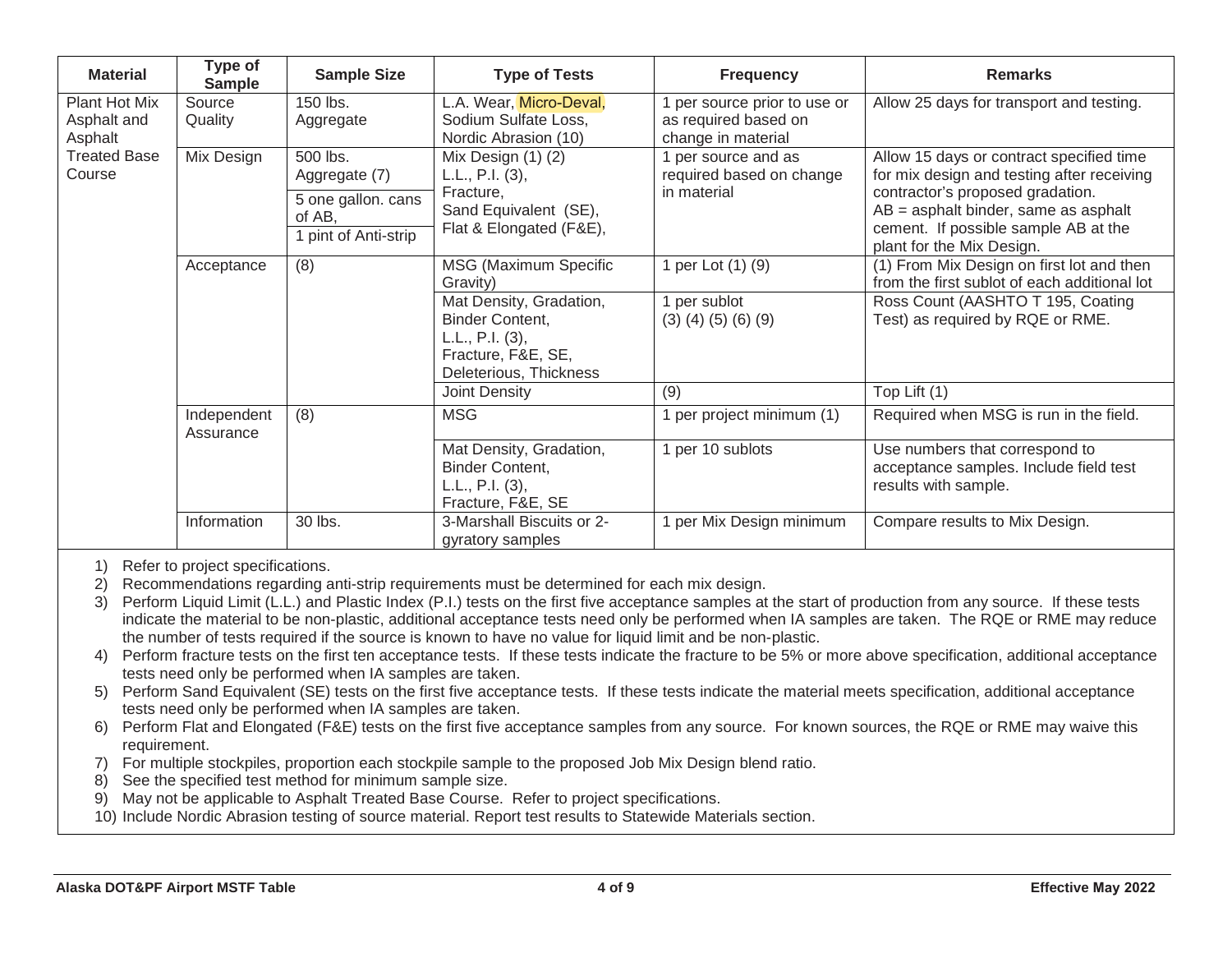| <b>Material</b>   | Type of<br><b>Sample</b> | <b>Sample</b><br><b>Size</b> | <b>Type of Tests</b> | <b>Frequency</b>              | <b>Remarks</b>                                             |
|-------------------|--------------------------|------------------------------|----------------------|-------------------------------|------------------------------------------------------------|
| Asphalt           | Source                   | (1)                          | (1)                  | per each grade and source     | Manufacturer's certification required                      |
| <b>Binder</b>     | Quality                  |                              |                      | prior to use                  |                                                            |
|                   | Acceptance               | Three 1-                     |                      | per 50,000 gals. or           | Sampled on project. Test for anti-strip if required by RQE |
|                   | (1)                      | quart cans                   |                      | per 200 Tons                  | or RME.                                                    |
| Liquid            | Source                   | (1)                          | Type and Grading     | per each grade and source     | Manufacturer's certification required                      |
| Asphalt for:      | Quality                  |                              |                      | prior to use                  |                                                            |
| a) Prime Coat     | Acceptance               | 1-1 gallon                   | (1)                  | per 50,000 gallons or         | Sample must be tested by Lab that did not test material    |
| b) Tack Coat      |                          | plastic jug                  |                      | per 200 Tons                  | for Quality. Material sampled prior to dilution            |
| c) Seal Coats     |                          | (for                         |                      |                               |                                                            |
| d) Asphalt        |                          | emulsified                   |                      |                               |                                                            |
| Surface           |                          | asphalt)                     |                      |                               |                                                            |
| Treatment         |                          |                              |                      |                               |                                                            |
| Aggregate for     | Source                   | 150 lbs.                     | Fracture, F&E,       | per source prior to use or as | Allow 25 days for transport and testing.                   |
| Seal Coats        | Quality                  | Aggregate                    | L.A. Wear,           | required by change in         |                                                            |
| and Asphalt       |                          |                              | Soundness,           | material                      |                                                            |
| Surface           |                          |                              | Micro-Deval          | prior to use                  |                                                            |
| <b>Treatments</b> | Acceptance               | (4)                          | Gradation,           | 1 per 500 Tons                | May be taken from stockpile or production                  |
|                   |                          |                              | Fracture, F&E,       | $(2)$ $(3)$                   |                                                            |
|                   |                          |                              | <b>Deleterious</b>   |                               |                                                            |
|                   |                          |                              | (visual)             |                               |                                                            |
|                   | Independent              |                              | Gradation,           | per 5,000 Tons                | May be taken from stockpile or production                  |
|                   | Assurance                |                              | Fracture, F&E,       |                               |                                                            |
|                   |                          |                              | <b>Deleterious</b>   |                               |                                                            |
|                   |                          |                              | (visual)             |                               |                                                            |

2) Perform fracture tests on the first ten acceptance tests. If these tests indicate the fracture to be 5% or more above specification, additional acceptance tests need only be performed when IA samples are taken.

3) Perform Flat and Elongated (F&E) tests on the first five acceptance samples from any source. For known sources, the RQE or RME may waive this requirement.

4) See the specified test method for minimum sample size.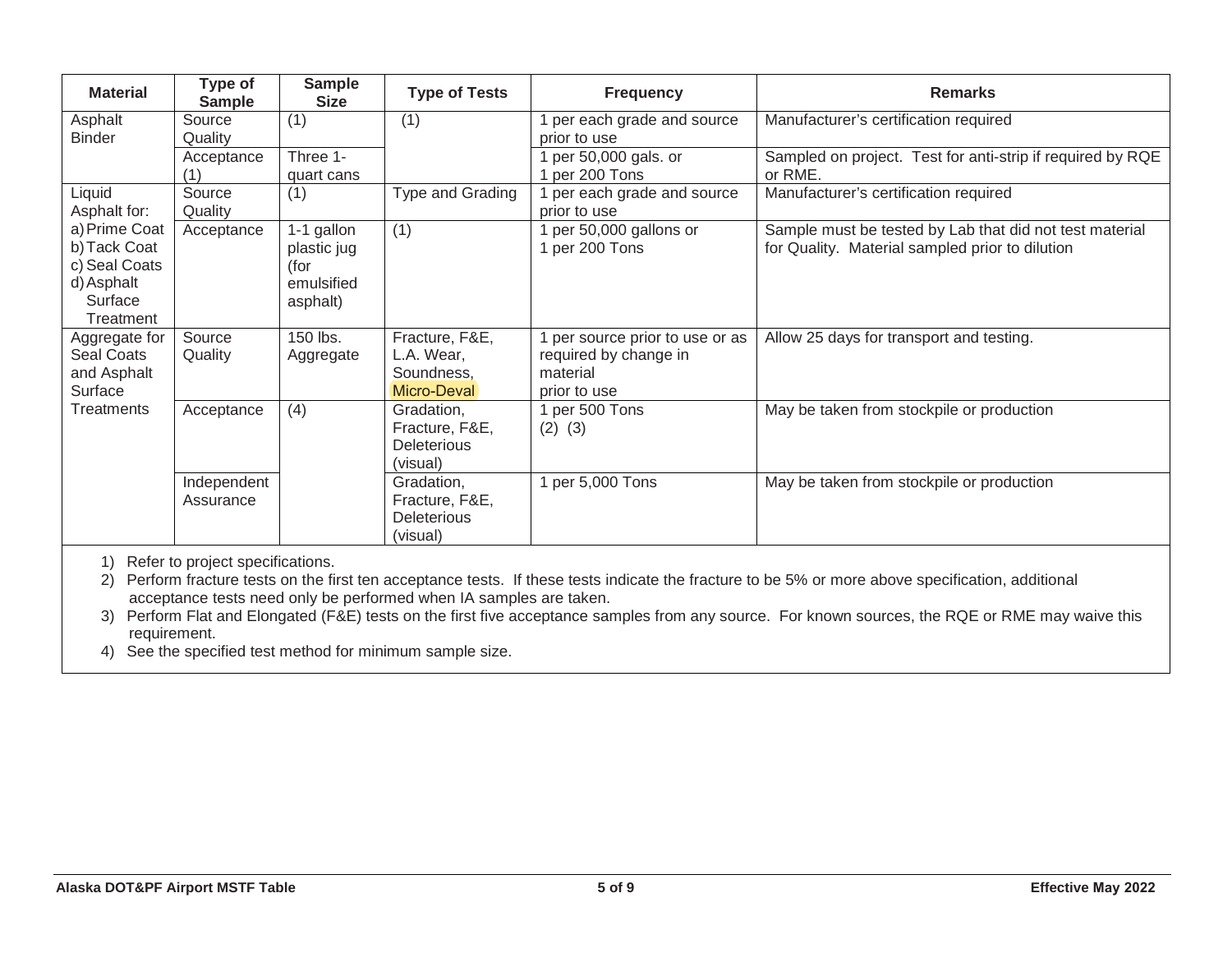| <b>Material</b>                    | Type of<br><b>Sample</b>         | <b>Sample</b><br><b>Size</b>          | <b>Type of Tests</b>                             | <b>Frequency</b>           | <b>Remarks</b>                                                                                   |  |  |  |  |  |
|------------------------------------|----------------------------------|---------------------------------------|--------------------------------------------------|----------------------------|--------------------------------------------------------------------------------------------------|--|--|--|--|--|
| <b>Portland Cement</b><br>Concrete |                                  | Source Quality                        |                                                  |                            |                                                                                                  |  |  |  |  |  |
| a. Cement and<br>Cementitious      | Quality                          | a. Two 1-<br>gal. cans,<br>each       | See Remarks                                      | per shipment (2) (4)       | Allow 40 days for transport and testing.<br>Manufacturer's certification required                |  |  |  |  |  |
| b. Water                           |                                  | b. $\frac{1}{2}$ gal. in<br>glass jar | See Remarks                                      | per source                 | Allow 20 days for testing or potable water accepted<br>by Project Engineer.                      |  |  |  |  |  |
| c. Coarse<br>Aggregate             |                                  | c. 100 lbs.                           | Deleterious Substances,<br>L.A. wear, Soundness  | per source                 | Allow 25 days for transport and testing.                                                         |  |  |  |  |  |
| d. Fine Aggregate                  |                                  | d. 25 lbs.                            | Deleterious Substances,<br>Soundness             | per source                 | Allow 25 days for transport and testing.                                                         |  |  |  |  |  |
| <b>Portland Cement</b><br>Concrete |                                  | Mix Design Submittal (1) (3)          |                                                  |                            |                                                                                                  |  |  |  |  |  |
| a. Cement and<br>Cementitious      | Mix Design                       | a. 94 lbs.,<br>each                   | Mix Design Verification<br>as required by RQE or | per source prior to<br>use | For verification of Contractor-furnished mix design,<br>allow 40 days for transport and testing. |  |  |  |  |  |
| b. Water                           |                                  | b. None                               | RME                                              |                            |                                                                                                  |  |  |  |  |  |
| c. Coarse                          |                                  | c. 330 lbs.                           |                                                  |                            |                                                                                                  |  |  |  |  |  |
| Aggregate                          |                                  |                                       |                                                  |                            |                                                                                                  |  |  |  |  |  |
| d. Fine Aggregate                  |                                  | d. 220 lbs.                           |                                                  |                            |                                                                                                  |  |  |  |  |  |
| e. Admixtures                      |                                  | e. 1 qt. each                         |                                                  |                            |                                                                                                  |  |  |  |  |  |
| 1)                                 | Refer to project specifications. |                                       |                                                  |                            |                                                                                                  |  |  |  |  |  |

2) Cement stored in silos or bins over six months, or in bags over three months, may require re-testing. See project specifications.

3) Manufacturer's certifications and aggregate test reports required.

4) Manufacturer's Certification for cement used on project may be accepted in lieu of sampling as approved by the RQE or RME.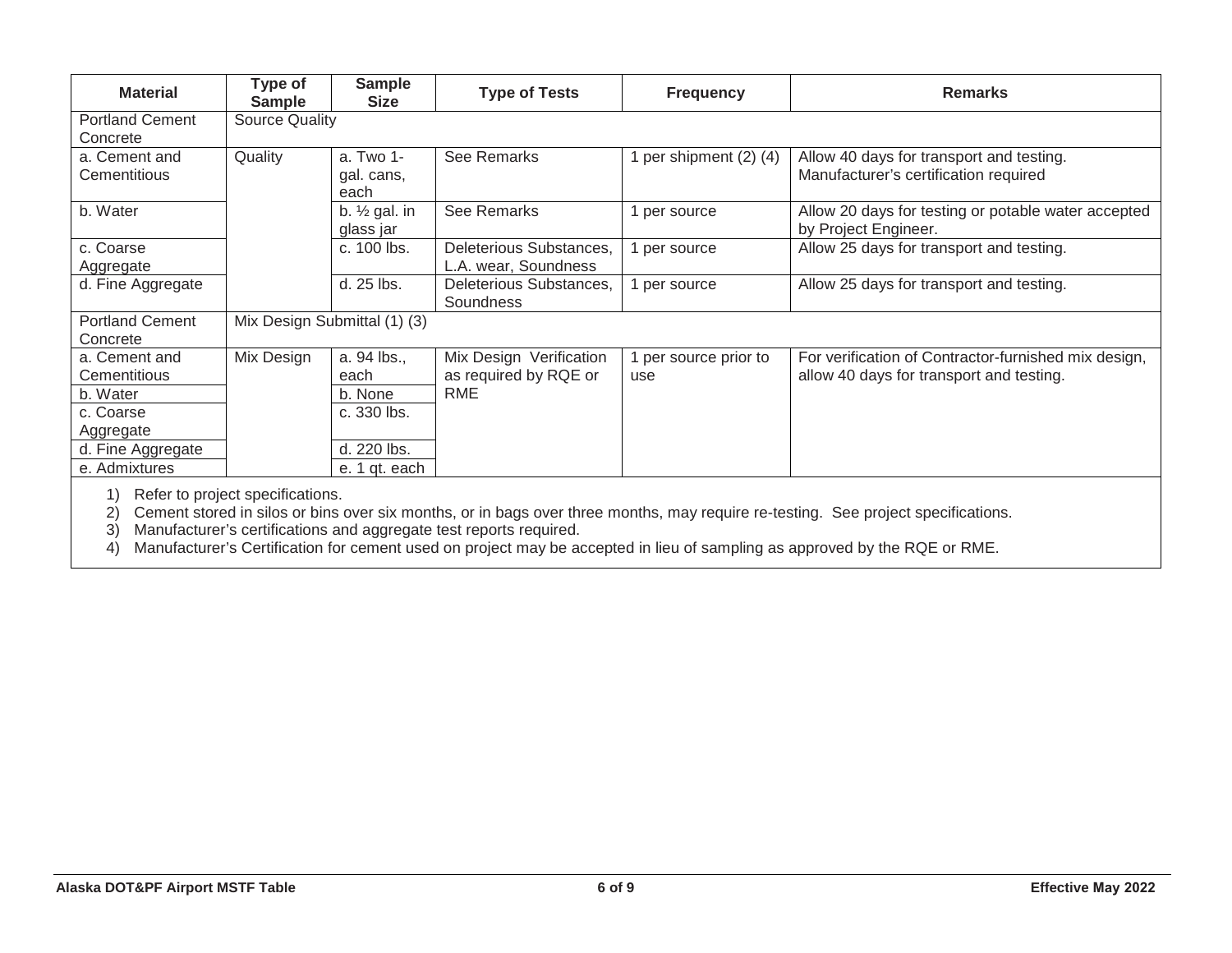| <b>Material</b>            | <b>Type of</b><br><b>Sample</b> | <b>Sample</b><br><b>Size</b>     | <b>Type of Tests</b>                                                                           | <b>Frequency</b>                                                  | <b>Remarks</b>                                                                                             |
|----------------------------|---------------------------------|----------------------------------|------------------------------------------------------------------------------------------------|-------------------------------------------------------------------|------------------------------------------------------------------------------------------------------------|
| <b>Concrete Continued:</b> |                                 |                                  |                                                                                                |                                                                   |                                                                                                            |
| Coarse<br>Aggregate        | Acceptance                      | (5)                              | <b>Gradation and Deleterious</b><br>(visual)                                                   | 1 per 200 CY (6)                                                  | Number consecutively CA-G-1                                                                                |
| Fine<br>Aggregate          |                                 |                                  | Gradation, Deleterious<br>(visual), Fineness Modulus                                           | 1 per 200 CY (6)                                                  | Number consecutively FA-G-1                                                                                |
|                            |                                 | As required<br>by test<br>method | Temperature, Slump, % Air,<br>Water/Cement Ratio,<br>Unit Weight, Yield,<br>Proportions per CY | 1 per $\frac{1}{2}$ days pour (2)<br>or 1 per 200 CY              | (3)                                                                                                        |
| Mix                        |                                 | Cylinders or<br>beams            | Compressive strength or<br>Flexural strength (1)                                               | 1 per $\frac{1}{2}$ days pour (2)<br>or 1 per 200 CY              | Mold two (6"x12") or three (4"x8") cylinders or<br>2 (6"x6"x20") beams.<br>Test at 28 days. (1) (4)        |
|                            | Information                     | Cylinders or<br>beams            | Compressive strength<br>or Flexural strength                                                   | As required (e.g. for 7<br>day break)                             | Mold two (6"x12") or three (4"x8") cylinders or<br>2 (6"x6"x20") beams<br>"As Required" for Strength Data. |
| Coarse<br>Aggregate        | Independent<br>Assurance        | (5)                              | Gradation and; Deleterious<br>(visual)                                                         | 1 per 2,000 CY with<br>minimum of 1 per<br>project if over 100 CY | Use numbers that correspond to acceptance<br>samples. Include field test results with sample.              |
| Fine<br>Aggregate          |                                 |                                  | Gradation, Deleterious<br>(visual), Fineness Modulus                                           | is placed (6)                                                     |                                                                                                            |
| Mix                        |                                 | As required<br>by test<br>method | Temperature, Slump, % Air,<br>Water/Cement Ratio,<br>Unit Weight, Yield,<br>Proportions per CY | 1 per 2,000 CY                                                    |                                                                                                            |
|                            |                                 | Cylinders or<br>beams            | Compressive strength or<br>Flexural strength                                                   | 1 per 2,000 CY                                                    | Mold two (6"x12") or three (4"x8") cylinders or 2<br>(6"x6"x20") beams.                                    |

2) Half day's pour considered to be 6 hours or less.

3) Commercial sources which are periodically inspected do not have to be tested if day's total quantity of concrete placement is less than 5 CY as determined by the Project Engineer. Placement reports summarizing all minor pours will be completed.

4) For non-structural or minor concrete construction, as determined by the RQE or RME, 1 set minimum per project is recommended.

5) See the specified test method for minimum sample size.

6) For known Commercial sources that are periodically inspected, the RQE or RME may reduce the frequency of sampling and testing to 1 per project per mix design.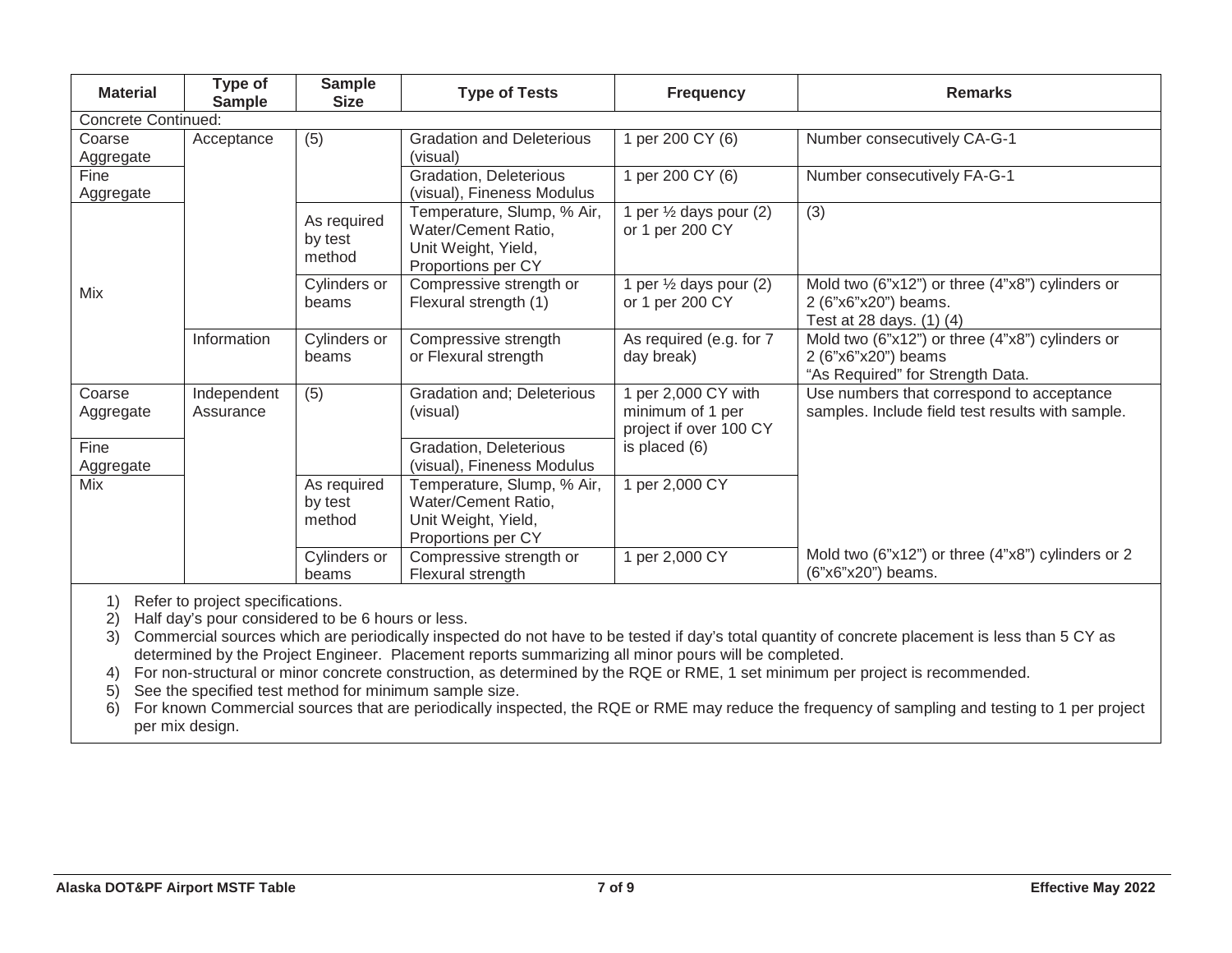| <b>Material</b>                                                                                                                                                                                                                                                                                          | Type of<br><b>Sample</b>  | <b>Sample Size</b>                                                                                                                                                                                                                                                                                                                                                                                                              | <b>Type of Tests</b>               | <b>Frequency</b>                                                     | <b>Remarks</b>                                                                                                     |  |  |
|----------------------------------------------------------------------------------------------------------------------------------------------------------------------------------------------------------------------------------------------------------------------------------------------------------|---------------------------|---------------------------------------------------------------------------------------------------------------------------------------------------------------------------------------------------------------------------------------------------------------------------------------------------------------------------------------------------------------------------------------------------------------------------------|------------------------------------|----------------------------------------------------------------------|--------------------------------------------------------------------------------------------------------------------|--|--|
| Misc.<br>Hardware                                                                                                                                                                                                                                                                                        | Source<br>Quality         | (1)                                                                                                                                                                                                                                                                                                                                                                                                                             |                                    | per pay item or<br>assembly, min.                                    | Approved by designated authority; reference MCL                                                                    |  |  |
| Concrete<br>Reinforcing<br><b>Steel</b>                                                                                                                                                                                                                                                                  | Source<br>Quality         | (2)                                                                                                                                                                                                                                                                                                                                                                                                                             |                                    | 1 for each type, grade<br>and size in a shipment                     | Approved by designated authority; reference MCL                                                                    |  |  |
| Joint Sealer,<br>Joint Filler,<br>and Curing<br>Materials for<br>Concrete                                                                                                                                                                                                                                | Source<br>Quality         | 1 Quart for<br>each liquid<br>(see remarks)                                                                                                                                                                                                                                                                                                                                                                                     | See remarks (1)                    | per type                                                             | Project Engineer documentation if on QPL. If not<br>on QPL, manufacturer's certification or sample for<br>testing. |  |  |
| Porous Backfill                                                                                                                                                                                                                                                                                          | Source<br>Quality         | (3)                                                                                                                                                                                                                                                                                                                                                                                                                             | Clay Lumps,<br><b>Deleterious</b>  | per source (4)                                                       |                                                                                                                    |  |  |
|                                                                                                                                                                                                                                                                                                          | Acceptance                |                                                                                                                                                                                                                                                                                                                                                                                                                                 | Gradation, Deleterious<br>(visual) | per source or as<br>required based on<br>change in material          | Number consecutively PB-G-1                                                                                        |  |  |
| Topsoil                                                                                                                                                                                                                                                                                                  | Source<br>Quality         | 15 lbs.                                                                                                                                                                                                                                                                                                                                                                                                                         | Organic content,<br>Gradation, pH  | 1 per source prior to use<br>or as required by change<br>in material | Allow 15 days for transport and testing.                                                                           |  |  |
|                                                                                                                                                                                                                                                                                                          | Acceptance                | (3)                                                                                                                                                                                                                                                                                                                                                                                                                             | Gradation                          | per 15,000 SY or<br>per 2,500 CY                                     | Number consecutively TS-G-1                                                                                        |  |  |
| Signals and<br>Lighting                                                                                                                                                                                                                                                                                  | Quality and<br>Acceptance | Within 30 days following award of the contract, the contractor shall submit to the Project Engineer for approval a complete<br>list of material and equipment that is proposed to be used for this item. The data shall include catalog cuts, diagrams, test<br>reports, manufacturers' certifications, etc. The above data shall be submitted in eight sets. Any proposed deviation from<br>the plans shall also be submitted. |                                    |                                                                      |                                                                                                                    |  |  |
| Certificates of Compliance per Specifications GCP-60.<br>1)<br>Mill Test Reports to include heat numbers, fabrication date, physical and chemical properties, and Buy American certification (when required by<br>2)<br>specifications).<br>See the specified test method for minimum sample size.<br>3) |                           |                                                                                                                                                                                                                                                                                                                                                                                                                                 |                                    |                                                                      |                                                                                                                    |  |  |

4) For known quarry sources, the RQE or RME may waive Clay Lumps testing if visual inspection for deleterious materials has been performed and the percent passing (by weight) the No. 200 sieve is 3% or less.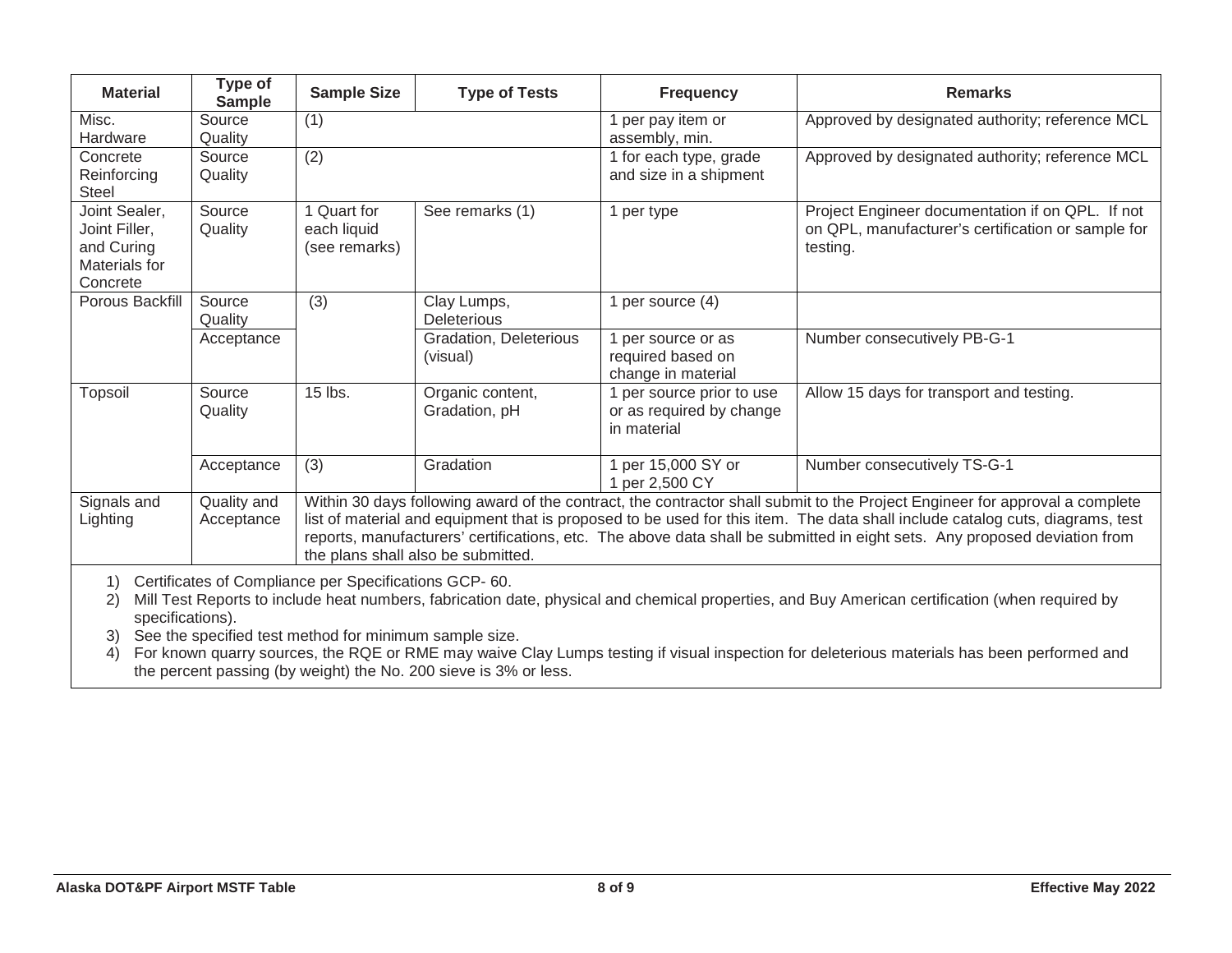|                                                    | <b>Small Quantities of Miscellaneous Materials and Installations</b>                                                                                                                                                                                                                                                                                                                                                                                                                                                                                                                                                                                          |
|----------------------------------------------------|---------------------------------------------------------------------------------------------------------------------------------------------------------------------------------------------------------------------------------------------------------------------------------------------------------------------------------------------------------------------------------------------------------------------------------------------------------------------------------------------------------------------------------------------------------------------------------------------------------------------------------------------------------------|
| 3.                                                 | If the Pay Item quantity at bid opening is equal to or less than the amounts listed below, the following applies:<br>1. Acceptance and Independent Assurance sampling & testing is not required.<br>2. Documentation required to support the Acceptance decision is:<br>Asphalt/Aggregate Mixtures and Bituminous Materials - Mix design and Project Materials Report (PMR).<br>Ι.<br>Portland Cement Concrete - Mix design, batch tickets, Concrete Placement Report (CPR), and PMR.<br>Ш.<br>III.<br>Soils and Aggregates - PMR.<br>Inspection of materials and workmanship is still required.<br>4. Source quality testing may be required as noted below. |
| ı.<br>a)<br>b)<br>C)                               | <b>Small Quantities of Asphalt/Aggregate Mixtures and Bituminous Materials:</b><br>Bituminous Material - not to exceed 85 Tons of asphalt binder or 15 Tons for other liquid asphalt.<br>Landscaping, paved ditches and flumes -- all quantities.<br>Temporary materials -- all quantities.                                                                                                                                                                                                                                                                                                                                                                   |
| Ш.<br>a)<br>b)<br>C)<br>d)<br>e)<br>f)<br>g)<br>h) | <b>Small Quantities of Portland Cement Concrete:</b><br>Sidewalks - not to exceed 150 Square Yards per day.<br>Curb and gutter - not to exceed 250 Lineal Feet per day.<br>Slope paving and headers -- all quantities.<br>Landscaping, paved ditches and flumes -- all quantities.<br>Catch basins, manholes, inlets, inspection holes; and grout for risers, pipes and invert channels – all quantities.<br>Culvert headwalls for pipe diameters 48 inches or less -- all quantities.<br>Cable markers -- all quantities.<br>Temporary materials -- all quantities.                                                                                          |
| III.<br>b)<br>C)<br>d)                             | <b>Small Quantities of Soils and Aggregates:</b><br>a) Embankment, Borrow, Aggregates for Base Course, Surface Course, and Subbase — not to exceed 500 Tons or 250 Cubic Yards with PMR;<br>1,000 Tons or 500 Cubic Yards with PMR and source quality report (4).<br>Riprap or Armor Stone - not to exceed 500 Tons or 250 Cubic Yards.<br>Topsoil - not to exceed 600 Square Yards or 100 Cubic Yards.<br>Temporary materials -- all quantities.                                                                                                                                                                                                             |
|                                                    |                                                                                                                                                                                                                                                                                                                                                                                                                                                                                                                                                                                                                                                               |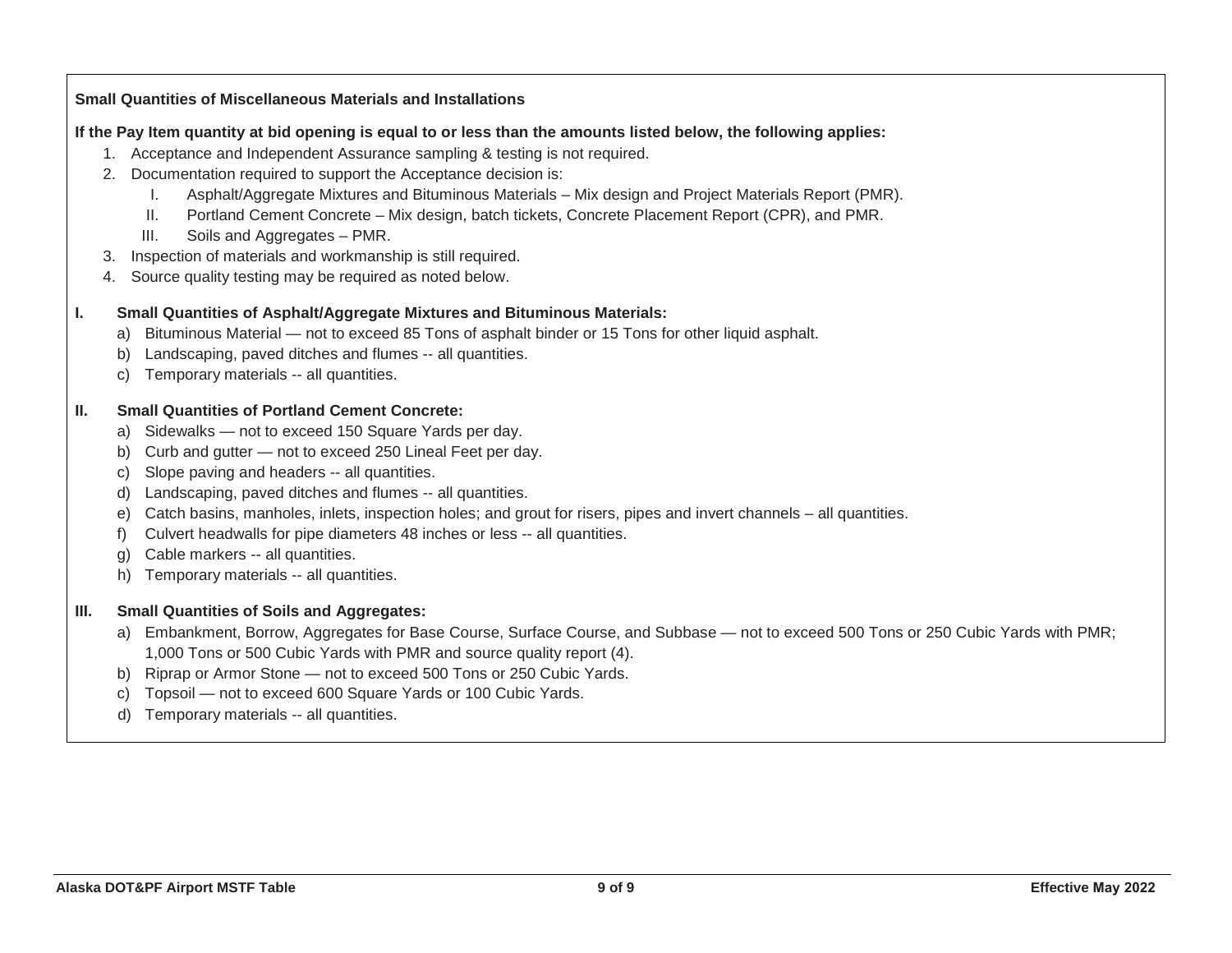| <b>HIGHWAY CONSTRUCTION</b> - Materials Sampling & Testing Frequency (MSTF) Table |                          |                              |                                                                                               |                                                            |                                                                                                  |  |  |
|-----------------------------------------------------------------------------------|--------------------------|------------------------------|-----------------------------------------------------------------------------------------------|------------------------------------------------------------|--------------------------------------------------------------------------------------------------|--|--|
| <b>Material</b>                                                                   | Type of<br><b>Sample</b> | <b>Sample</b><br><b>Size</b> | <b>Type of Tests</b>                                                                          | <b>Frequency</b>                                           | <b>Remarks</b>                                                                                   |  |  |
| Excavation                                                                        | Acceptance               | (5)                          | Gradation, P.I. (4), Moisture<br>(or visual description if<br>organic)                        | 1 per 5,000 CY waste or<br>undesignated waste cut          | Number consecutively EX-W-1. No<br>need to test if waste is designated on<br>plans.              |  |  |
| Embankment                                                                        | Acceptance               | (5)                          | <b>Standard Density</b>                                                                       | As required based on change in<br>material                 | Number consecutively BM-SD-1 or<br>EX-SD-1                                                       |  |  |
|                                                                                   |                          |                              | Field Density (1)                                                                             | 1 per 5,000 CY or<br>1 per 10,000 Tons (6)                 | Number consecutively BM-D-1 or<br>$EX-D-1$ .                                                     |  |  |
|                                                                                   |                          |                              | Gradation, P.I. (4) and<br>Deleterious (visual)                                               |                                                            | Number consecutively BM-G-1 or<br>$EX-G-1$ .                                                     |  |  |
|                                                                                   | Independent<br>Assurance | (5)                          | Standard Density (2)<br>Field Density (1), Gradation,<br>P.I. (4) and Deleterious<br>(visual) | 1 per source<br>1 per 50,000 CY or<br>1 per 100,000 Tons   | Use numbers that correspond to<br>acceptance samples. Include field test<br>results with sample. |  |  |
| Bedding &<br><b>Backfill for</b>                                                  | Acceptance               | (5)                          | <b>Standard Density</b>                                                                       | As required based on change in<br>material                 |                                                                                                  |  |  |
| Conduits and                                                                      |                          |                              | Field Density (1) (3)                                                                         |                                                            |                                                                                                  |  |  |
| Minor<br><b>Structures</b>                                                        |                          |                              | Gradation, P.I., (4)<br>and<br>Deleterious (visual)                                           | 1 per source or as required based<br>on change in material |                                                                                                  |  |  |
| <b>Backfill and</b>                                                               | Acceptance               | (5)                          | <b>Standard Density</b>                                                                       | As required by change in material                          |                                                                                                  |  |  |
| <b>Foundation Fill</b>                                                            |                          |                              | Field Density (1)                                                                             | 1 per layer                                                |                                                                                                  |  |  |
| for Major<br><b>Structures</b>                                                    |                          |                              | Gradation, P.I. (4), and<br>Deleterious (visual)                                              | 1 per source or as required based<br>on change in material |                                                                                                  |  |  |

**General**: When acceptance testing is performed in the Department's Regional Laboratories that are accredited in the specified test method, Independent Assurance (IA) testing is not required. If the regional laboratories perform acceptance testing and choose to perform IA testing, they must use different personnel and equipment for IA testing than was used for acceptance testing.

- (1) If material is impractical to test for field density, document quantity and/or area by reporting percent oversize and compactive effort used on a proper density acceptance form. IA density testing is not required when material (as shown by gradation testing) is Too Coarse to Test (TCTT).
- (2) Required when Standard Density is performed in project laboratory.
- (3) One density per structure (manhole, catch basin, inlet, utility vault, etc.) or pipe, with a minimum of one density per 100 lineal feet of trench (for pipes, conduit, buried cables, etc.) installed same day and same manner. Perform densities within 18 inches of the structure or outside diameter of pipe.
- (4) Perform Plasticity Index (P.I.) tests on the first five acceptance samples at the start of production from any source. If these tests indicate the material to be non-plastic, additional acceptance tests need only be performed when IA samples are taken. The Regional Quality Assurance Engineer (RQE) or Regional Materials Engineer (RME) may reduce the number of tests required if the source is known to have no value for liquid limit and be nonplastic.
- (5) See the specified test method for minimum sample size.
- (6) For large unclassified embankments, a field density and gradation testing frequency of 1/10,000 CY or 1/20,000 Tons is acceptable subject to the approval of the RQE, RME or Statewide Materials Engineer (SME).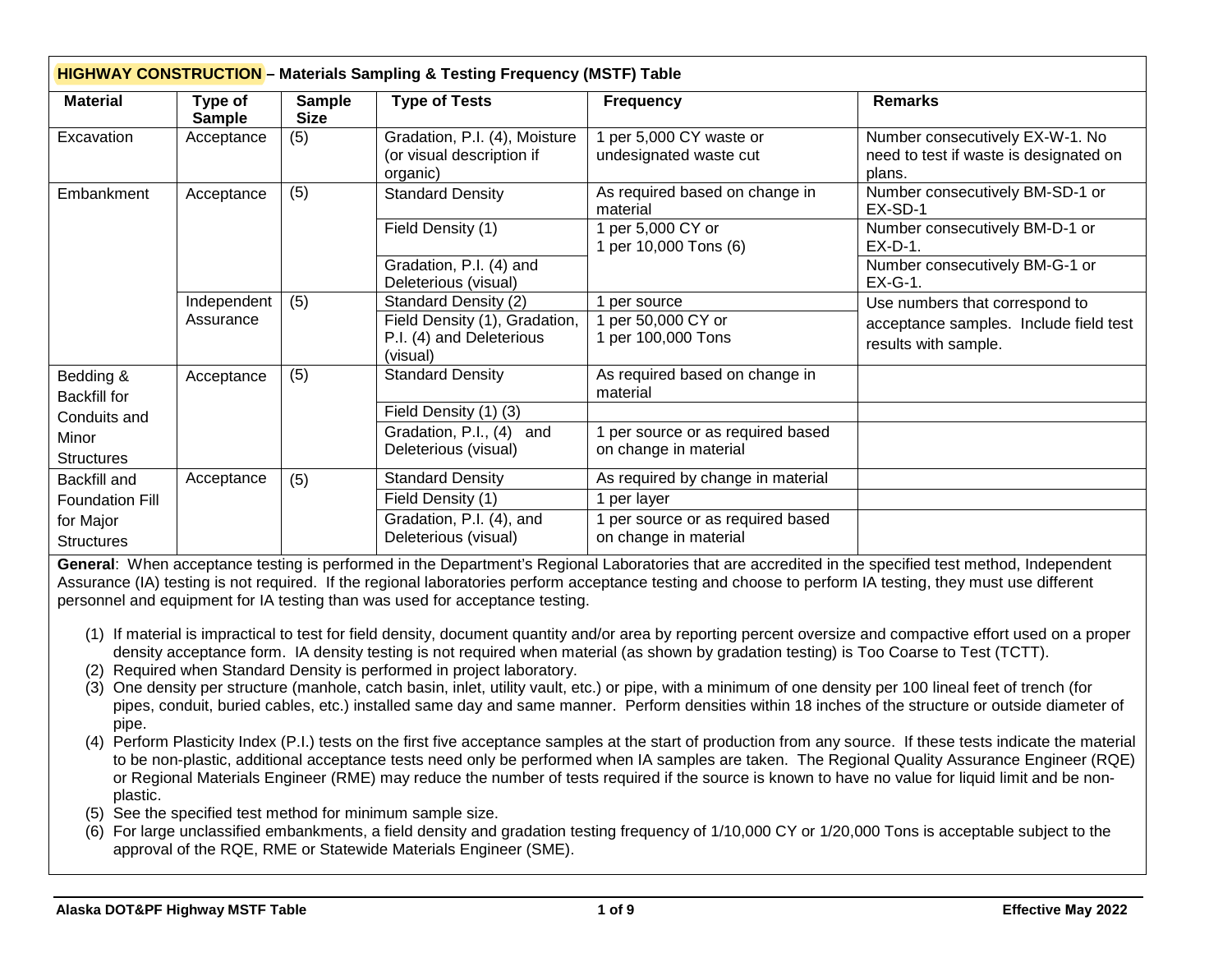| <b>Material</b>                            | Type of<br><b>Sample</b> | <b>Sample</b><br><b>Size</b> | <b>Type of Tests</b>                                          | <b>Frequency</b>                                                          | <b>Remarks</b>                                                                                 |
|--------------------------------------------|--------------------------|------------------------------|---------------------------------------------------------------|---------------------------------------------------------------------------|------------------------------------------------------------------------------------------------|
| Subbase                                    | Source<br>Quality        | 150 lbs.                     | L.A. Wear, Micro-Deval                                        | per source prior to use or as<br>required based on changes in<br>material | Allow minimum of 14 days for transport and<br>testing. Number consecutively Q-SB-1.            |
|                                            | Acceptance               | (5)                          | Standard Density (1)                                          | per source and as required based<br>on change in material                 | Number consecutively SB-SD-1                                                                   |
|                                            |                          |                              | Field Density (1)                                             | per 2,500 CY or 1 per 5,000 Tons                                          | Number consecutively SB-D-1                                                                    |
|                                            |                          |                              | Gradation, L.L., P.I. (3),<br>Fracture, Deleterious           | $(3)$ $(4)$                                                               | Number consecutively SB-G-1                                                                    |
|                                            | Independent              | (5)                          | Standard Density (2)                                          | per source                                                                | Use numbers that correspond to                                                                 |
|                                            | Assurance                |                              | Field Density (1)                                             | per 25,000 CY or 1 per 50,000                                             | acceptance samples. Include field test                                                         |
|                                            |                          |                              | Gradation, L.L., P.I. (3),<br>Fracture, Deleterious           | Tons                                                                      | results with sample.                                                                           |
| Crushed<br>Aggregate<br><b>Base Course</b> | Source<br>Quality        | 150 lbs.                     | L.A. Wear, Micro-Deval,<br>Soundness, Nordic<br>Abrasion (7), | per source prior to use or as<br>required based on change in<br>material  | Allow minimum 14 days for transport and<br>testing. Number consecutively Q-BC-1 or<br>$Q-SC-1$ |
| and Aggregate<br>Surface                   | Acceptance               | (5)                          | <b>Standard Density</b>                                       | per source and as required based<br>on change in material                 | Number consecutively BC-SD-1 or SC-SD-1                                                        |
| Course                                     |                          |                              | Field Density (1)                                             | per 1,000 CY or 1 per 2,000 Tons<br>$(3)$ $(4)$ $(6)$                     | Number consecutively BC-D-1, SC-D-1 or<br>BCM-D-1                                              |
|                                            |                          |                              | Gradation, L.L., P.I. (3),                                    |                                                                           | Number consecutively BC-G-1, SC-G-1,                                                           |
|                                            |                          |                              | Fracture, Deleterious                                         |                                                                           | BCM-G-1                                                                                        |
|                                            | Independent              | (5)                          | Standard Density (2)                                          | per source                                                                | Use numbers that correspond to                                                                 |
|                                            | Assurance                |                              | Field Density (1)                                             | per 10,000 CY or 1 per 20,000                                             | acceptance samples. Include field test                                                         |
|                                            |                          |                              | Gradation, L.L., P.I. (3),                                    | Tons                                                                      | results with sample.                                                                           |
|                                            |                          |                              | Fracture, Deleterious                                         |                                                                           |                                                                                                |

(1) If material is impractical to test for field density, document quantity and/or area by reporting percent oversize and compactive effort used on a proper density acceptance form. IA density testing is not required when material (as shown by gradation testing) is TCTT.

- (2) Required when Standard Density is performed in the project laboratory.
- (3) Perform Liquid Limit (L.L.) and Plastic Index (P.I.) tests on the first five acceptance samples at the start of production from any source. If these tests indicate the material to be non-plastic, additional acceptance tests need only be performed when IA samples are taken. The RQE or RME may reduce the number of tests required if the source is known to have no value for liquid limit and be non-plastic.
- (4) Perform fracture tests on the first ten acceptance tests. If these tests indicate the fracture to be 5% or more above specification, additional acceptance tests need only be performed when IA samples are taken.
- (5) See the specified test method for minimum sample size.
- (6) Take one Field Density test per 250 square yards for acceptance of Bed Course Material.
- (7) Include Nordic Abrasion testing of source material. Report test results to Statewide Materials section.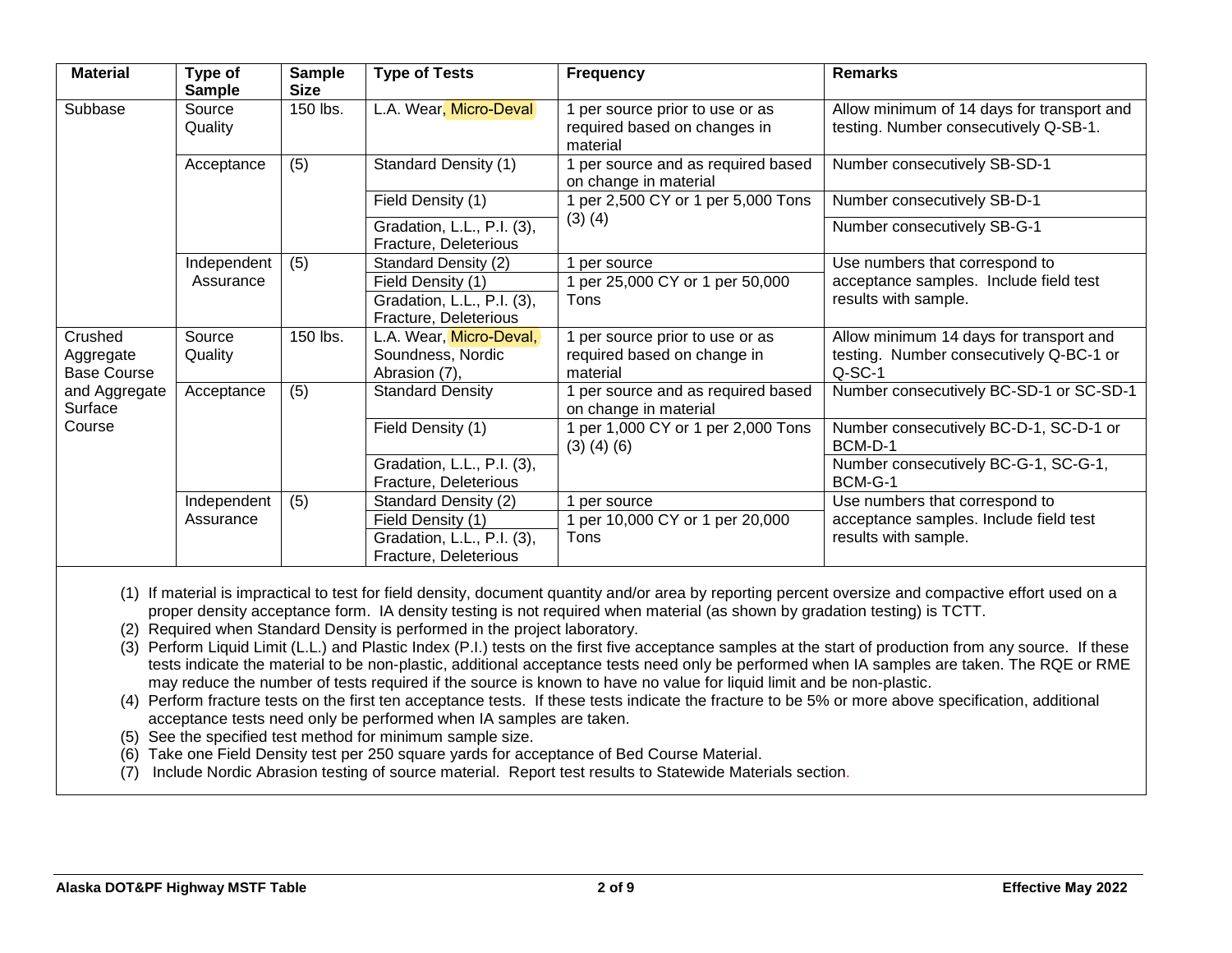| <b>Material</b>                                        | Type of<br><b>Sample</b> | <b>Sample</b><br><b>Size</b>                                                       | <b>Type of Tests</b>                                                                     | <b>Frequency</b>                                                           | <b>Remarks</b>                                                                                                                                                                                                                                |
|--------------------------------------------------------|--------------------------|------------------------------------------------------------------------------------|------------------------------------------------------------------------------------------|----------------------------------------------------------------------------|-----------------------------------------------------------------------------------------------------------------------------------------------------------------------------------------------------------------------------------------------|
| Asphalt<br><b>Treated Base</b><br>Course               | Source<br>Quality        | 150 lbs.<br>Aggregate                                                              | L.A. Wear, Micro-Deval,<br>Soundness, Nordic<br>Abrasion (7)                             | 1 per source prior to use or as<br>required based on change in<br>material | Allow minimum of 14 days for transport and<br>testing.                                                                                                                                                                                        |
|                                                        | Mix Design               | 300 lbs. (5)<br>Aggregate,<br>3 one gal.<br>cans of AB,<br>1 pint of<br>Anti-strip | Mix Design (1) (2)                                                                       | 1 per source and as required<br>based on change in material                | Allow 15 days or contract specified time for<br>mix design and testing after receiving<br>proposed gradation from contractor.<br>$AB =$ asphalt binder (same as asphalt<br>cement). If possible sample AB at the plant<br>for the Mix Design. |
|                                                        | Acceptance               | (6)<br>(1)                                                                         | Mat Density, Gradation,<br>Binder Content, P.I, (3)<br>Fracture, Deleterious<br>(visual) | 1 per 1,000 Tons<br>$(3)$ $(4)$                                            | See the contract requirements                                                                                                                                                                                                                 |
|                                                        | Independent<br>Assurance | (6)                                                                                | Mat Density, Gradation,<br>Binder Content, P.I. (3),<br>Fracture, Deleterious            | 1 per 10,000 Tons                                                          | Use numbers that correspond to acceptance<br>samples. Include field test results with<br>sample.                                                                                                                                              |
| Emulsified<br>Asphalt<br><b>Treated Base</b><br>Course | Mix Design               | 300 lbs.<br>Aggregate,<br>3 gals.<br>Asphalt<br>Emulsion                           | Mix Design (1)                                                                           | per source and as required<br>based on change in material                  | Allow 15 days or contract specified time for<br>mix design and testing after receiving<br>proposed gradation from contractor.                                                                                                                 |
|                                                        | Acceptance               | (1)                                                                                | Mat Density, Gradation,<br>Fracture                                                      | 1 per 5,000 SY                                                             | See the contract requirements                                                                                                                                                                                                                 |
| Crushed<br><b>Asphalt Base</b><br>Course               | Acceptance               | (1)                                                                                | Mat Density, Gradation                                                                   | 1 per 5,000 SY                                                             | See the contract requirements                                                                                                                                                                                                                 |

(2) Recommendations regarding anti-strip requirements must be determined for each mix design.

(3) Perform Plastic Index (P.I.) tests on the first five acceptance samples at the start of production from any source. If these tests indicate the material to be non-plastic, additional acceptance tests need only be performed when the IA samples are taken. The RQE or RME may reduce the number of tests required if the source is known to have no value for liquid limit and be non-plastic.

(4) Perform fracture tests on the first ten acceptance tests. If these tests indicate the fracture to be 5% or more above specification, additional acceptance tests need only be performed when IA samples are taken.

(5) For multiple stockpiles, proportion each stockpile sample to the proposed Job Mix Design blend ratio.

(6) See the specified test method for minimum sample size.

(7) Include Nordic Abrasion testing of source material. Report test results to Statewide Materials section.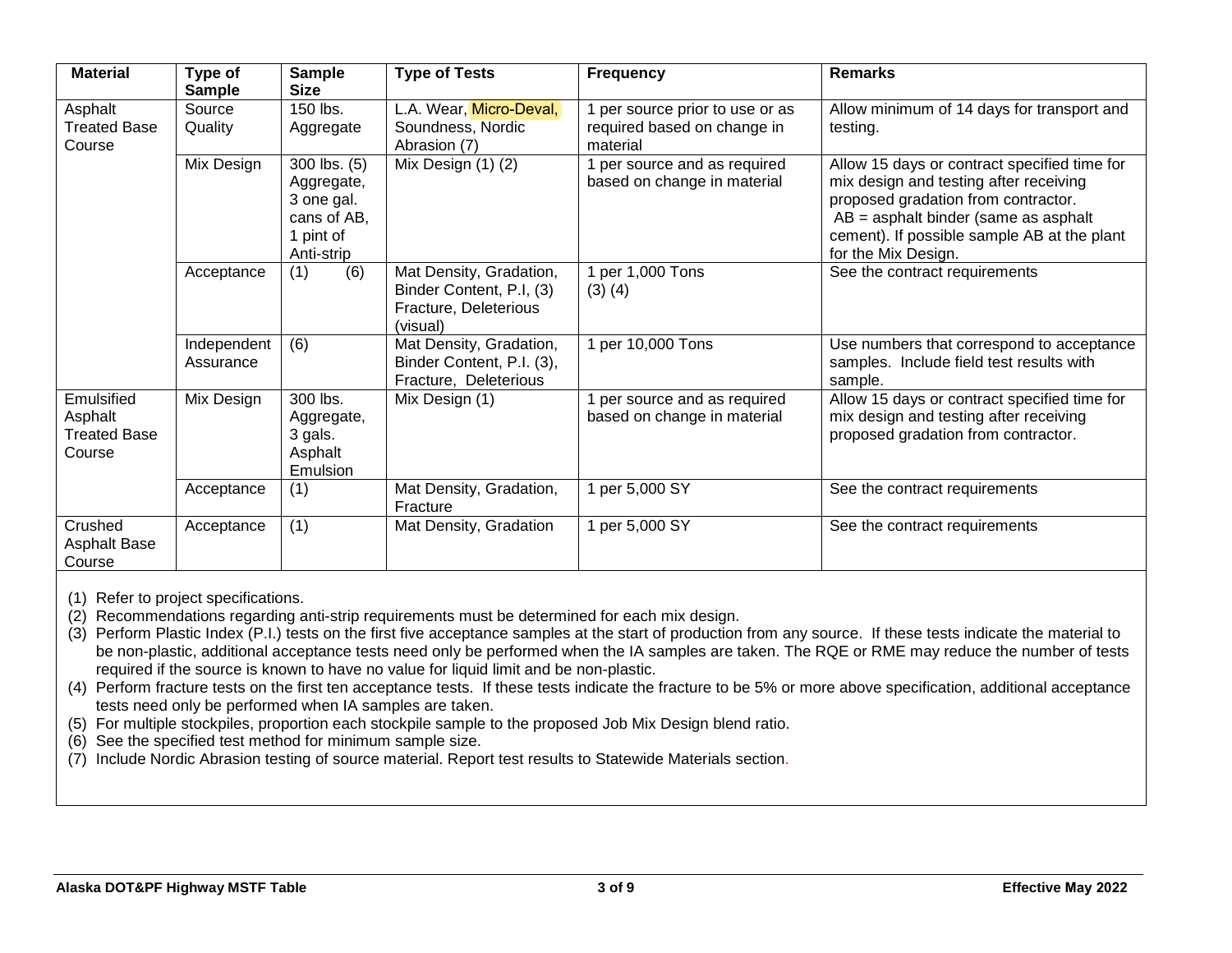| <b>Material</b>                          | Type of<br><b>Sample</b> | <b>Sample</b><br><b>Size</b>                                                         | <b>Type of Tests</b>                                                                                            | <b>Frequency</b>                                                         | <b>Remarks</b>                                                                                                                                                                                                                        |  |
|------------------------------------------|--------------------------|--------------------------------------------------------------------------------------|-----------------------------------------------------------------------------------------------------------------|--------------------------------------------------------------------------|---------------------------------------------------------------------------------------------------------------------------------------------------------------------------------------------------------------------------------------|--|
| (Hot or Warm<br>Mix Asphalt)<br>Pavement | Source<br>Quality        | 150 lbs.<br>Aggregate                                                                | L.A. Wear, Micro-Deval,<br>Soundness, P.I. (3), Nordic<br>Abrasion (9)                                          | per source prior to use<br>or as required based on<br>change in material | Allow 25 days for transport and testing.                                                                                                                                                                                              |  |
|                                          | Mix Design               | 500 lbs. (6)<br>Aggregate,<br>5 one-gallon<br>cans of AB,<br>1 pint of<br>Anti-Strip | Mix Design (1) (2), Flat and<br>Elongated, Fracture                                                             | per source and as<br>required based on<br>change in material             | Allow 15 days or contract specified time for mix<br>design and testing after receiving contractor's<br>proposed gradation. AB = asphalt binder<br>(same as asphalt cement). If possible sample<br>AB at the plant for the Mix Design. |  |
|                                          | Acceptance               | (7)<br>(1)                                                                           | MSG (Maximum Specific<br>Gravity)                                                                               | per lot (1)                                                              | (1) From Mix Design on first lot and then from<br>the first sublot of each additional lot                                                                                                                                             |  |
|                                          |                          | (1)<br>(7)                                                                           | Mat Density, Gradation, Binder<br>Content, P.I. (3), Fracture, Flat<br>& Elongated, and Deleterious<br>(visual) | per 500 Ton sublot<br>$(3)$ $(4)$ $(5)$ $(8)$                            | Ross Count (AASHTO T 195, Coating Test) as<br>required by RQE or RME.                                                                                                                                                                 |  |
|                                          |                          | Joint<br>Density                                                                     | (1)                                                                                                             | Top lift $(1)$                                                           |                                                                                                                                                                                                                                       |  |
|                                          | Independent              | (8)                                                                                  | <b>MSG</b>                                                                                                      | per project minimum                                                      | Required when MSG is run in the field                                                                                                                                                                                                 |  |
|                                          | Assurance                |                                                                                      | Mat Density, Gradation, Binder<br>Content, P.I. (3), Fracture, Flat<br>& Elongated, and Deleterious<br>(visual) | per 5,000 Tons (8)                                                       | Use numbers that correspond to acceptance<br>samples. Include field test results with sample.                                                                                                                                         |  |
|                                          | Information              | 30 lbs.                                                                              | 3-Marshall Biscuits or 2<br>gyratory samples                                                                    | per Mix Design<br>minimum                                                | Compare results to Mix Design                                                                                                                                                                                                         |  |

(2) Recommendations regarding anti-strip requirements must be determined for each mix design.

- (3) Perform Plastic Index (P.I.) tests on the first five acceptance samples at the start of production from any source. If these tests indicate the material to be non-plastic, additional acceptance tests need only be performed when the IA samples are taken. The RQE or RME may reduce the number of tests required if the source is known to have no value for liquid limit and be non-plastic.
- (4) Perform fracture tests on the first ten acceptance tests. If these tests indicate the fracture to be 5% or more above specification, additional acceptance tests need only be performed when IA samples are taken.
- (5) Perform Flat and Elongated (F&E) tests on the first five acceptance samples from any source. For known sources, the RQE or RME may waive this requirement.
- (6) Proportion each stockpile sample to the proposed Job Mix Design blend ratio.
- (7) See the specified test method for minimum sample size.
- (8) For sidewalks, medians, and other non-traffic areas acceptance sampling and testing frequency will be 1 per 1,000 Tons or 1 per 10,000 Square Yards; and IA sampling and testing frequency will be 1 per 10,000 Tons or 1 per 100,000 Square Yards.
- (9) Include Nordic Abrasion testing of source material. Report test results to Statewide Materials section.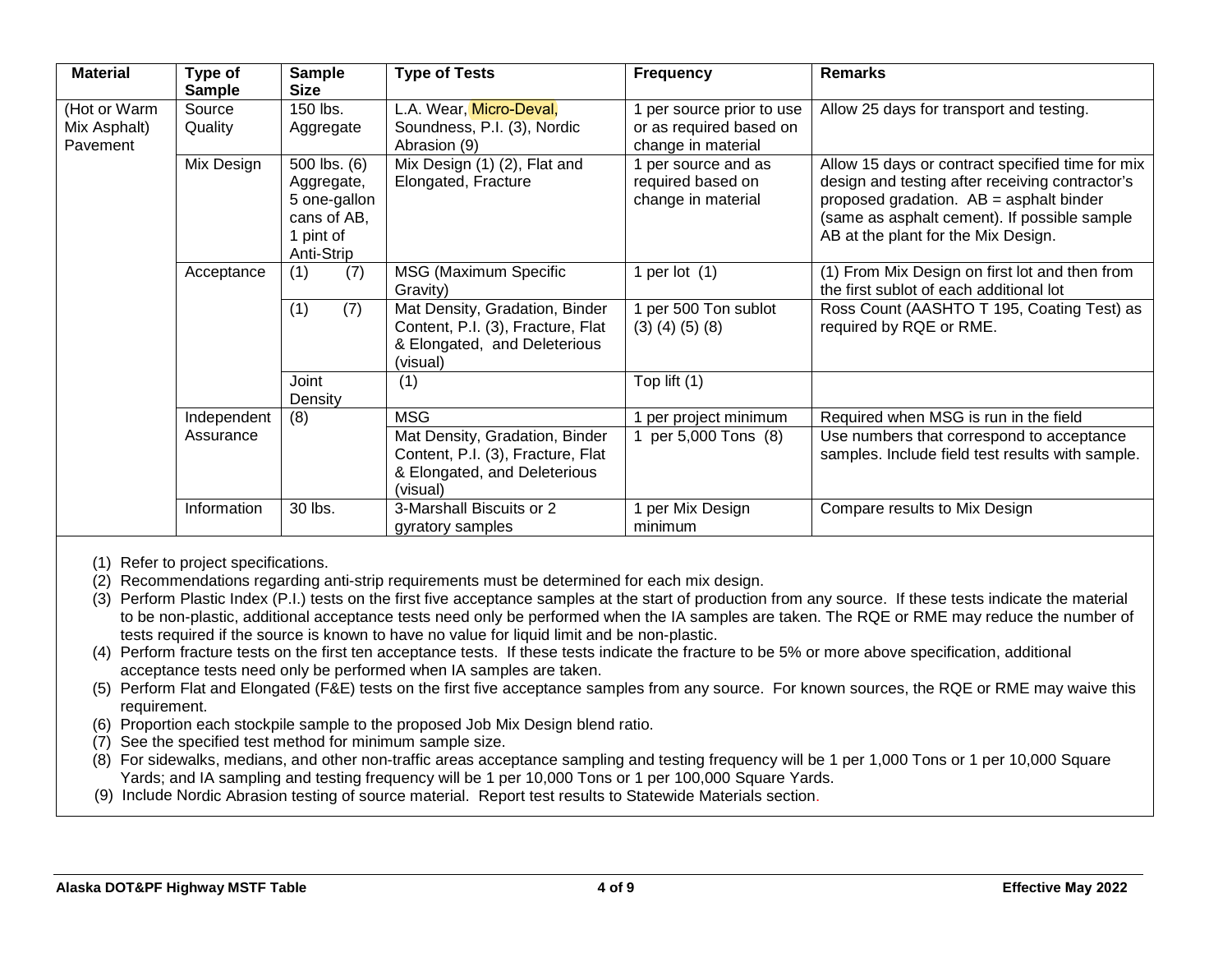| <b>Material</b>                                                                      | Type of<br><b>Sample</b> | <b>Sample</b><br><b>Size</b>                                | <b>Type of Tests</b>                            | <b>Frequency</b>                          | <b>Remarks</b>                                                                                                  |
|--------------------------------------------------------------------------------------|--------------------------|-------------------------------------------------------------|-------------------------------------------------|-------------------------------------------|-----------------------------------------------------------------------------------------------------------------|
| Asphalt Binder                                                                       | Source<br>Quality        | (1)                                                         | (1)                                             | per each grade and source<br>prior to use | Manufacturer's certification required                                                                           |
|                                                                                      | Acceptance               | Three 1-<br>quart cans                                      |                                                 | 1 per 50,000 gals. or 1 per<br>200 Tons   | Sampled on project. Test for anti-strip if required by<br>RQE or RME                                            |
| Liquid Asphalt<br>for:                                                               | Source<br>Quality        | (1)                                                         | <b>Type and Grading</b>                         | per each grade and source<br>prior to use | Manufacturer's certification required                                                                           |
| Tack coat<br>a.<br>Prime coat<br>b.<br>Seal coat<br>c.<br>Surface<br>d.<br>Treatment | Acceptance               | 1-1 gallon<br>plastic jug<br>(for<br>emulsified<br>asphalt) | (1)                                             | 1 per 50,000 gallons<br>or 1 per 200 Tons | Sample must be tested by a Lab that did not test<br>material for Quality. Material sampled prior to<br>dilution |
| Aggregate for<br>Cover Coat<br>and Surface                                           | Source<br>Quality        | 150 lbs.<br>Aggregate                                       | L.A. Wear,<br>Soundness,<br>Micro-Deval         | per each grade and source<br>prior to use | Allow 25 days for testing and transport<br>Test for anti-strip if required by RQE or RME                        |
| Treatment                                                                            | Acceptance               | (3)                                                         | Gradation,<br>Fracture,<br>Deleterious (visual) | per 500 Tons<br>(2)                       | May be taken from stockpile or production                                                                       |
|                                                                                      | Independent<br>Assurance |                                                             | Gradation,<br>Fracture,<br>Deleterious (visual) | 1 per 5,000 Tons                          |                                                                                                                 |

(2) Perform fracture tests on the first ten acceptance tests. If these tests indicate the fracture to be 5% or more above specification, additional acceptance tests need only be performed when IA samples are taken.

(3) See the specified test method for minimum sample size.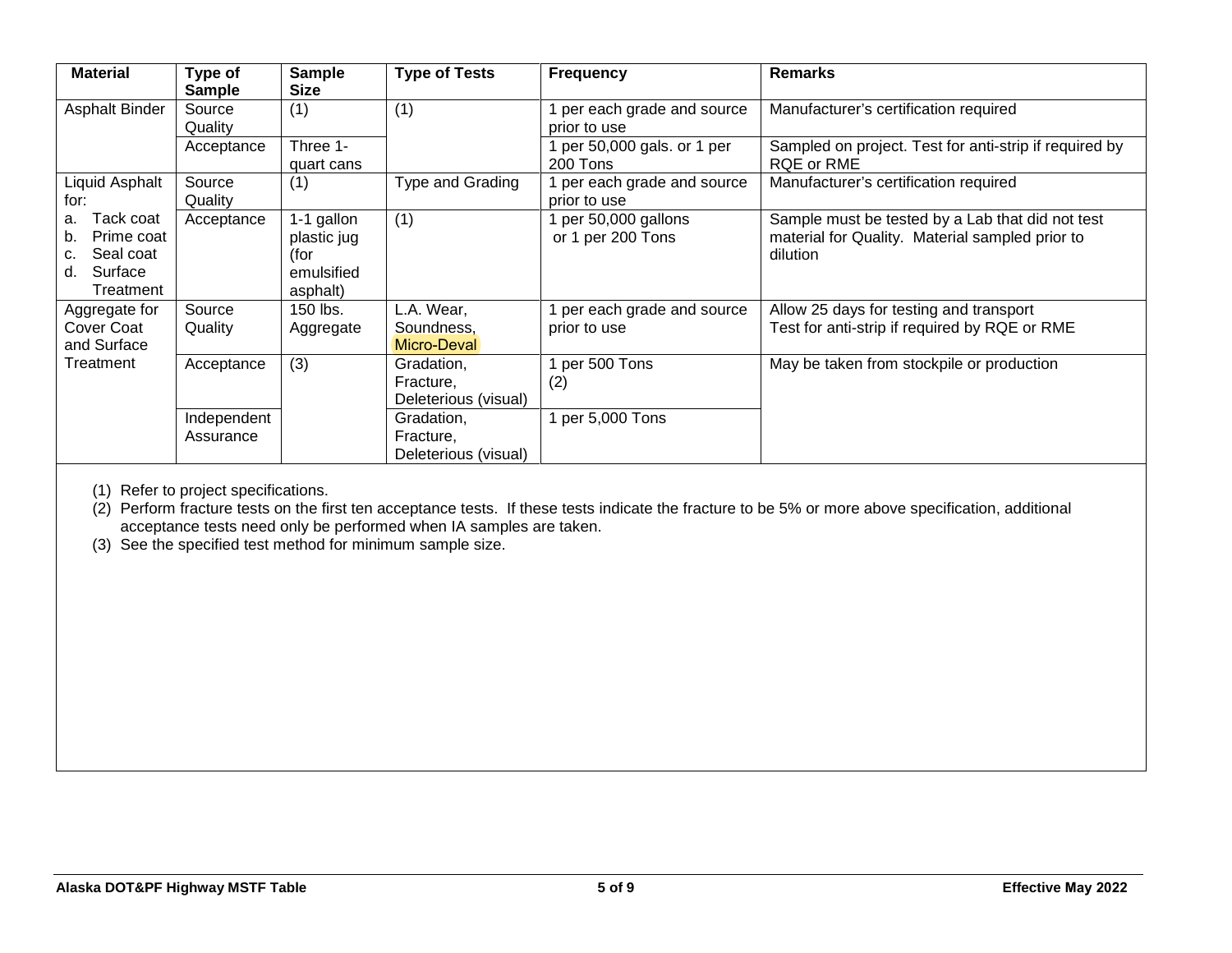| <b>Material</b> | Type of<br><b>Sample</b>     | <b>Sample Size</b>                    | <b>Type of Tests</b>       | <b>Frequency</b>       | <b>Remarks</b>                                                                             |
|-----------------|------------------------------|---------------------------------------|----------------------------|------------------------|--------------------------------------------------------------------------------------------|
| Portland        | <b>Source Quality</b>        |                                       |                            |                        |                                                                                            |
| Cement          |                              |                                       |                            |                        |                                                                                            |
| Concrete        |                              |                                       |                            |                        |                                                                                            |
| a. Cement       | Quality                      | a. Two 1-gal.                         | See Remarks                | 1 per shipment (2) (4) | Allow 45 days for transport and testing.                                                   |
| and             |                              | cans, each                            |                            |                        | Manufacturer's certification required.                                                     |
| Cementitious    |                              |                                       |                            |                        |                                                                                            |
| b. Water        |                              | b. $\frac{1}{2}$ gal. in<br>glass jar | See Remarks                | 1 per source           | Allow 20 days for transport and testing. Potable<br>water may be accepted by the Engineer. |
| c. Coarse       |                              | c. 100 lbs.                           | Deleterious Substances,    | 1 per source           | Allow 25 days for transport and testing.                                                   |
| Aggregate       |                              |                                       | L.A. wear, Soundness       |                        |                                                                                            |
| d. Fine         |                              | d. 25 lbs.                            | Deleterious Substances,    | 1 per source           | Allow 25 days for transport and testing.                                                   |
| Aggregate       |                              |                                       | Soundness                  |                        |                                                                                            |
| Portland        | Mix Design Submittal (1) (3) |                                       |                            |                        |                                                                                            |
| Cement          |                              |                                       |                            |                        |                                                                                            |
| Concrete        |                              |                                       |                            |                        |                                                                                            |
| a. Cement       | Mix Design                   | a. 94 lbs.,                           | Mix Design Verification as | 1 per source prior to  | For verification of Contractor-furnished mix                                               |
| and             |                              | each                                  | required by RQE or RME.    | use                    | design, allow 45 days for transport and testing.                                           |
| Cementitious    |                              |                                       |                            |                        |                                                                                            |
| b. Water        |                              | b. None                               |                            |                        |                                                                                            |
| c. Coarse       |                              | c. 330 lbs.                           |                            |                        |                                                                                            |
| Aggregate       |                              |                                       |                            |                        |                                                                                            |
| d. Fine         |                              | d. 330 lbs.                           |                            |                        |                                                                                            |
| Aggregate       |                              |                                       |                            |                        |                                                                                            |
| e. Admixtures   |                              | e. 1 qt. each                         |                            |                        |                                                                                            |

(2) Cement stored in silos or bins over six months, or in bags over three months, may require re-testing. See project specifications.

(3) Manufacturer's certifications and aggregate test reports required.

(4) Manufacturer's Certification for cement used on project may be accepted in lieu of sampling as approved by the RQE or RME.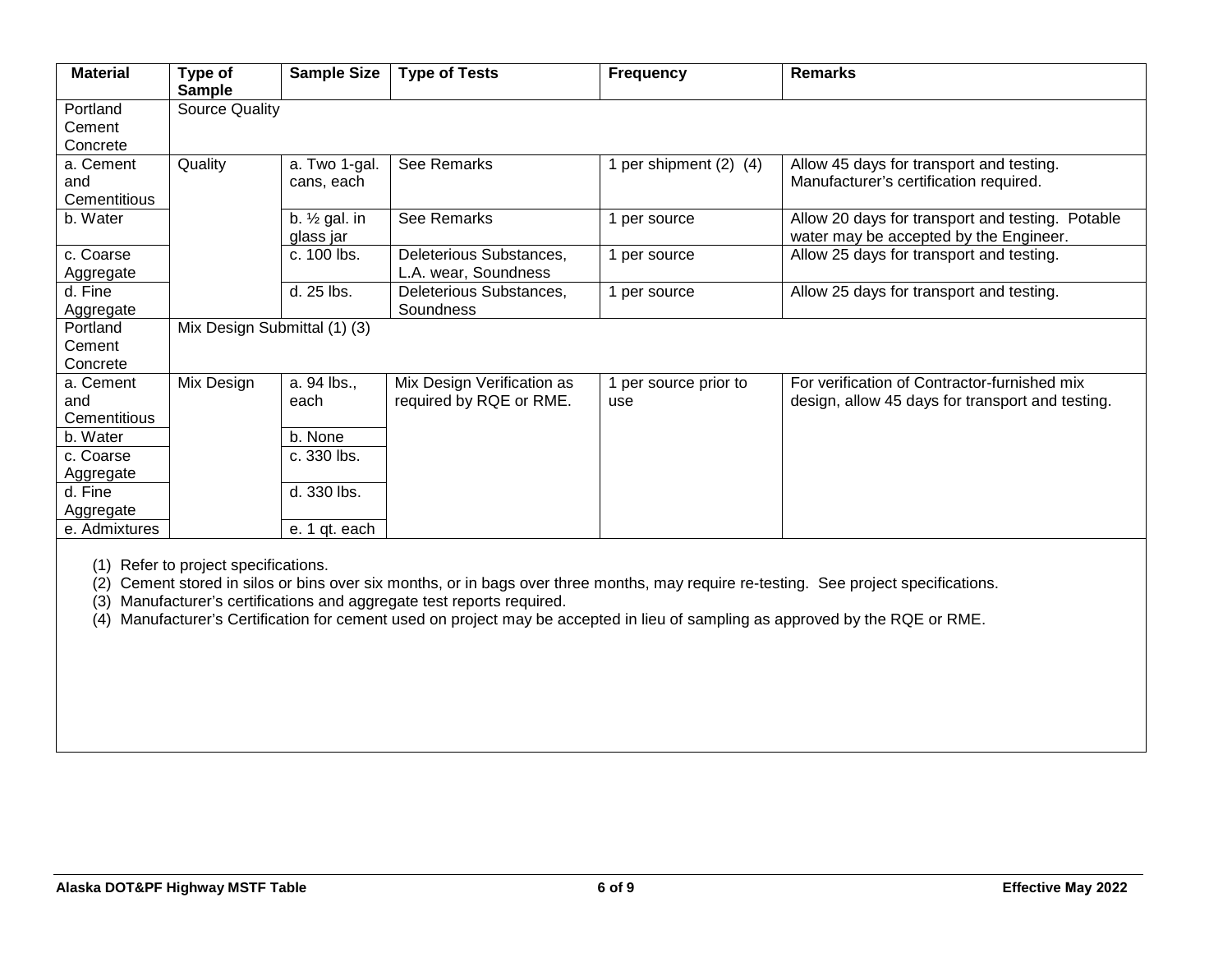| <b>Material</b>            | Type of<br><b>Sample</b>  | <b>Sample Size</b>                                                   | <b>Type of Tests</b>                                                                           | <b>Frequency</b>                              | <b>Remarks</b>                                                                                 |  |  |  |
|----------------------------|---------------------------|----------------------------------------------------------------------|------------------------------------------------------------------------------------------------|-----------------------------------------------|------------------------------------------------------------------------------------------------|--|--|--|
| <b>Concrete Continued:</b> |                           |                                                                      |                                                                                                |                                               |                                                                                                |  |  |  |
| Coarse<br>Aggregate        |                           |                                                                      | Gradation, Deleterious (visual)                                                                | per 100 CY (6)                                | Number consecutively CA-G-1                                                                    |  |  |  |
| Fine<br>Aggregate          |                           | As required                                                          | Gradation, Deleterious (visual),<br><b>Fineness Modulus</b>                                    | per 100 CY (6)                                | Number consecutively FA-G-1                                                                    |  |  |  |
| Mix                        | Acceptance                | by test<br>method                                                    | Temperature, Slump, % Air,<br>Water/Cement Ratio, Unit<br>Weight, Yield, Proportions per<br>СY | 1 per 50 CY or 1 per<br>day                   | (3)                                                                                            |  |  |  |
|                            |                           | Cylinders                                                            | Compressive strength                                                                           | per 50 CY or 1 per<br>dav                     | Mold two (6"x12") or three (4"x8") cylinders.<br>Test at 28 days. (3) (4)                      |  |  |  |
|                            | Information               | Cylinders                                                            | Compressive strength                                                                           | As required (e.g. for 7<br>and 14 day breaks) | Mold two $(\overline{6"x12")$ or three $(4"x8")$ cylinders<br>"As Required" for Strength Data. |  |  |  |
| Coarse<br>Aggregate        | Independent<br>Assurance  | As required<br>by test                                               | Gradation, Deleterious (visual)                                                                | per 1,000 CY with<br>minimum of 1 per         | Use numbers that correspond to acceptance<br>samples. Include field test results with          |  |  |  |
| Fine<br>Aggregate          |                           | method                                                               | Gradation, Deleterious (visual),<br><b>Fineness Modulus</b>                                    | project if over 100 CY is<br>placed (6)       | sample.                                                                                        |  |  |  |
| Mix                        |                           |                                                                      | Temperature, Slump, % Air,<br>Water/Cement Ratio, Unit<br>Weight, Yield, Proportions per<br>СY | per 500 CY                                    | Mold two (6"x12") or three (4"x8") cylinders.                                                  |  |  |  |
|                            |                           | Cylinders                                                            | Compressive strength                                                                           | per 500 CY                                    |                                                                                                |  |  |  |
| Prestressing<br>Concrete   | Quality and<br>Acceptance | Refer to contract specifications for approval of specific components |                                                                                                |                                               |                                                                                                |  |  |  |
| Grout                      | Acceptance                | Set of 3<br>cubes                                                    | <b>Compressive Strength</b>                                                                    | per 1/2 days pour<br>(2)<br>(5)               | Test at 28 days or per contract specifications                                                 |  |  |  |
|                            | Independent<br>Assurance  | Set of 3<br>cubes                                                    | <b>Compressive Strength</b>                                                                    | per project                                   | Test at 28 days or in conjunction with<br>acceptance specimens                                 |  |  |  |

(2) Half day's pour considered to be 6 hours or less.

(3) Commercial sources which are periodically inspected do not have to be tested if day's total quantity of concrete placement is less than 5 CY. Placement reports summarizing all minor pours will be completed.

(4) For non-structural or minor concrete construction, as determined by the RQE or RME, 1 set minimum per project is recommended.

(5) A reduced frequency may be allowed as approved by RQE or RME.

(6) For known Commercial sources that are periodically inspected, the RQE or RME may reduce the frequency of sampling and testing to 1 per project per mix design.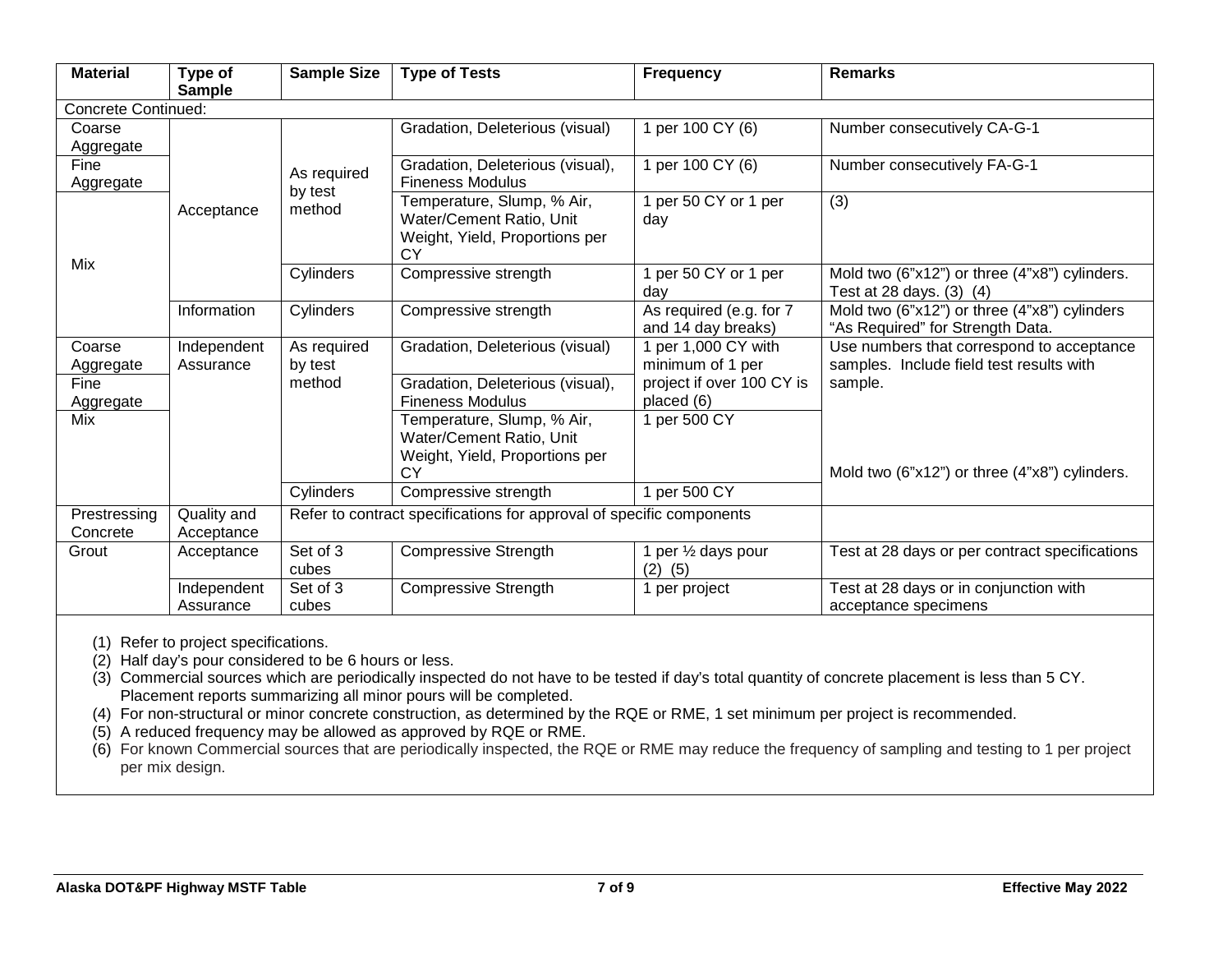| <b>Material</b>                                                           | Type of<br><b>Sample</b>  | <b>Sample</b><br><b>Size</b>                                                                                                                                                                                                                                                                                                                                                                                                                   | <b>Type of Tests</b>                         | <b>Frequency</b>                                                           | <b>Remarks</b>                                                                                                                                  |  |
|---------------------------------------------------------------------------|---------------------------|------------------------------------------------------------------------------------------------------------------------------------------------------------------------------------------------------------------------------------------------------------------------------------------------------------------------------------------------------------------------------------------------------------------------------------------------|----------------------------------------------|----------------------------------------------------------------------------|-------------------------------------------------------------------------------------------------------------------------------------------------|--|
| Misc.<br>Hardware                                                         | Source<br>Quality         | (1)                                                                                                                                                                                                                                                                                                                                                                                                                                            |                                              | 1 per pay item or assembly, min.                                           | Manufacturer's certification or sample for<br>testing.                                                                                          |  |
| Concrete<br>Reinforcing<br><b>Steel</b>                                   | Source<br>Quality         | (2)                                                                                                                                                                                                                                                                                                                                                                                                                                            |                                              | 1 for each type, grade and size in a<br>shipment                           | Manufacturer's certification or sample for<br>testing.                                                                                          |  |
| Structural<br><b>Steel</b>                                                | Source<br>Quality         | (2)                                                                                                                                                                                                                                                                                                                                                                                                                                            |                                              | 1 for each component in a shipment                                         | Manufacturer's certification or sample for<br>testing.                                                                                          |  |
| Piling                                                                    | Source<br>Quality         | (2)                                                                                                                                                                                                                                                                                                                                                                                                                                            |                                              | 1 for each type of pile in shipment                                        | Manufacturer's certification or sample for<br>testing.                                                                                          |  |
| Joint Sealer,<br>Joint Filler,<br>and Curing<br>Materials for<br>Concrete | Source<br>Quality         | 1 quart for<br>each liquid<br>(see<br>remarks)                                                                                                                                                                                                                                                                                                                                                                                                 | See remarks (1)                              | 1 per type                                                                 | Project Engineer documentation if on Qualified<br>Products List (QPL). If not on QPL,<br>manufacturer's certification or sample for<br>testing. |  |
| Porous Backfill                                                           | Source<br>Quality         | (3)                                                                                                                                                                                                                                                                                                                                                                                                                                            | Clay Lumps,<br><b>Deleterious</b>            | 1 per source (4)                                                           |                                                                                                                                                 |  |
|                                                                           | Acceptance                |                                                                                                                                                                                                                                                                                                                                                                                                                                                | Gradation,<br><b>Deleterious</b><br>(visual) | 1 per source or as required based<br>on change in material                 | Number consecutively PB-G-1                                                                                                                     |  |
| Riprap                                                                    | Source<br>Quality         | 125 lbs.                                                                                                                                                                                                                                                                                                                                                                                                                                       | LA Wear                                      | 1 per source prior to use or as<br>required based on change in<br>material | Allow 25 days for transport and testing.                                                                                                        |  |
|                                                                           | Acceptance                | 5 CY min.                                                                                                                                                                                                                                                                                                                                                                                                                                      | Gradation count                              | 1 per source for each class                                                |                                                                                                                                                 |  |
| Topsoil                                                                   | Source<br>Quality         | 15 lbs.                                                                                                                                                                                                                                                                                                                                                                                                                                        | Organic content,<br>Gradation, pH            | 1 per source prior to use or as<br>required based on change in<br>material | Allow 15 days for transport and testing.                                                                                                        |  |
|                                                                           | Acceptance                | (3)                                                                                                                                                                                                                                                                                                                                                                                                                                            | Gradation                                    | 1 per 15,000 SY or 1 per 2,500 CY                                          | Number consecutively TS-G-1                                                                                                                     |  |
| Signals and<br>Lighting                                                   | Quality and<br>Acceptance | Within 30 days following award of the contract, the contractor shall submit to the Project Engineer for approval a complete<br>list of material and equipment that is proposed to be used for this item. The data shall include catalog cuts, diagrams, test<br>reports, manufacturer's certifications, etc. The above data shall be submitted in eight sets. Any proposed deviation from<br>the plans shall also be submitted. Check the QPL. |                                              |                                                                            |                                                                                                                                                 |  |
| $(4)$ Cartificates of Campliance par Coopifications Cootian $400$         |                           |                                                                                                                                                                                                                                                                                                                                                                                                                                                |                                              |                                                                            |                                                                                                                                                 |  |

(1) Certificates of Compliance per Specifications Section 106.

(2) Mill Test Reports to include heat numbers, fabrication date, physical and chemical properties.

(3) See the specified test method for minimum sample size.

(4) For known quarry sources, the RQE or RME may waive Clay Lumps testing if visual inspection for deleterious materials has been performed and the percent passing (by weight) the No. 200 sieve is 3% or less.